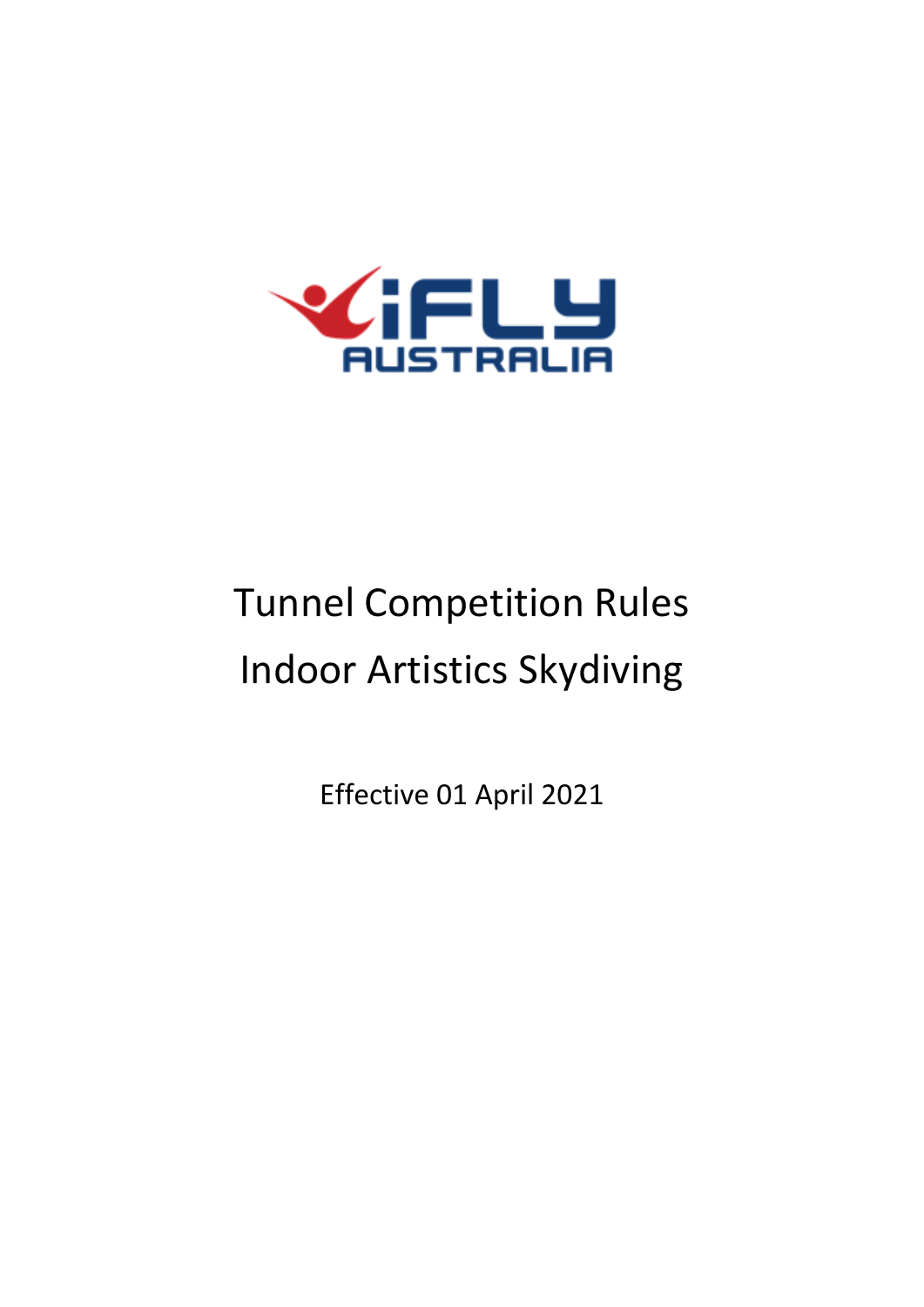Any person acting on behalf of the iFly Australia Tunnel Competition or one of its members is hereby authorized to copy, print, and distribute this document, subject to the following conditions:

1. The document may be used for information only and may not be exploited for commercial purposes.

2. Any copy of this document or portion thereof must include this copyright notice.

Note that any product, process or technology described in the document may be the subject of other intellectual property rights reserved by the iFly Australia Tunnel Competition or other entities and is not licensed hereunder.

The iFly Australia Tunnel Competition would like to thank the International Parachuting Commission (IPC) for granting permission to adapt the IPC competition rules.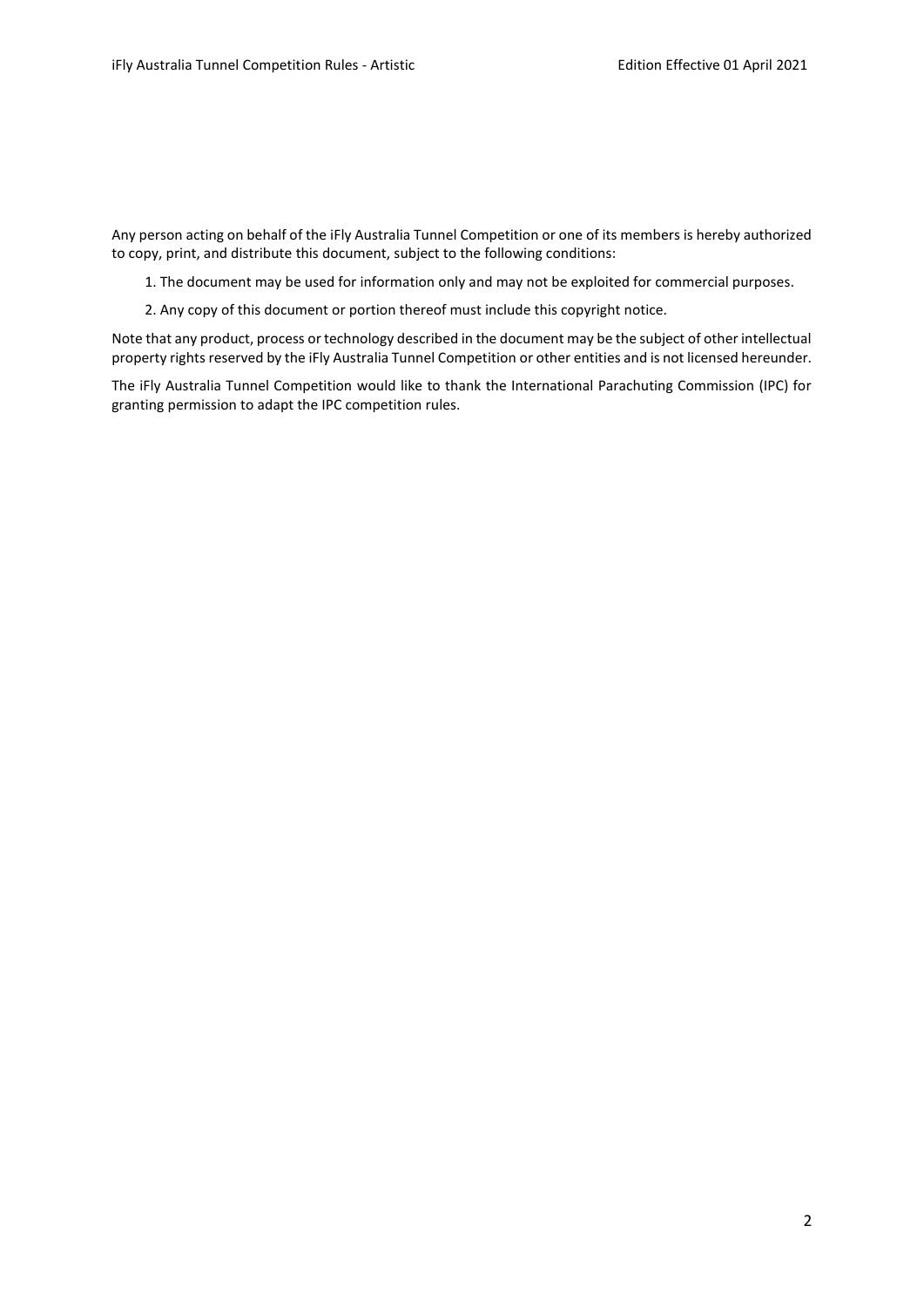# **TABLE OF CONTENTS**

<span id="page-2-0"></span>

| 1.   |       |                                                                          |     |
|------|-------|--------------------------------------------------------------------------|-----|
| 2.   |       |                                                                          |     |
|      | 2.1.  | A Solo Freestyle (SFR) competition entry consists of one (1) Performer 5 |     |
|      | 2.2.  |                                                                          |     |
|      | 2.3.  |                                                                          |     |
|      | 2.4.  |                                                                          |     |
|      | 2.5.  |                                                                          |     |
|      | 2.6.  |                                                                          |     |
| 2.7. |       |                                                                          |     |
|      | 2.8.  |                                                                          |     |
|      | 2.9.  |                                                                          |     |
| 3.   |       |                                                                          |     |
| 3.1. |       |                                                                          |     |
|      | 3.2.  |                                                                          |     |
|      | 3.3.  |                                                                          |     |
| 4.   |       |                                                                          |     |
| 5.   |       |                                                                          |     |
| 5.1. |       |                                                                          |     |
| 5.2. |       |                                                                          |     |
| 5.3. |       |                                                                          |     |
| 5.4. |       |                                                                          |     |
| 5.5. |       |                                                                          |     |
| 5.6. |       | Submission of Order of Compulsory Sequences and Free Routine Videos  6   |     |
| 5.7. |       | Flight Order                                                             | . 7 |
|      | 5.8.  |                                                                          |     |
|      | 5.9.  |                                                                          |     |
|      | 5.10. |                                                                          |     |
|      | 5.11. |                                                                          |     |
|      | 5.12. |                                                                          |     |
|      | 5.13. |                                                                          |     |
| 6.   |       |                                                                          |     |
|      | 6.1.  |                                                                          |     |
|      |       |                                                                          |     |
|      |       |                                                                          |     |
|      |       |                                                                          |     |
|      |       | BASIC BODY POSITIONS, ORIENTATIONS, ROTATIONS AND PATHWAYS 15            |     |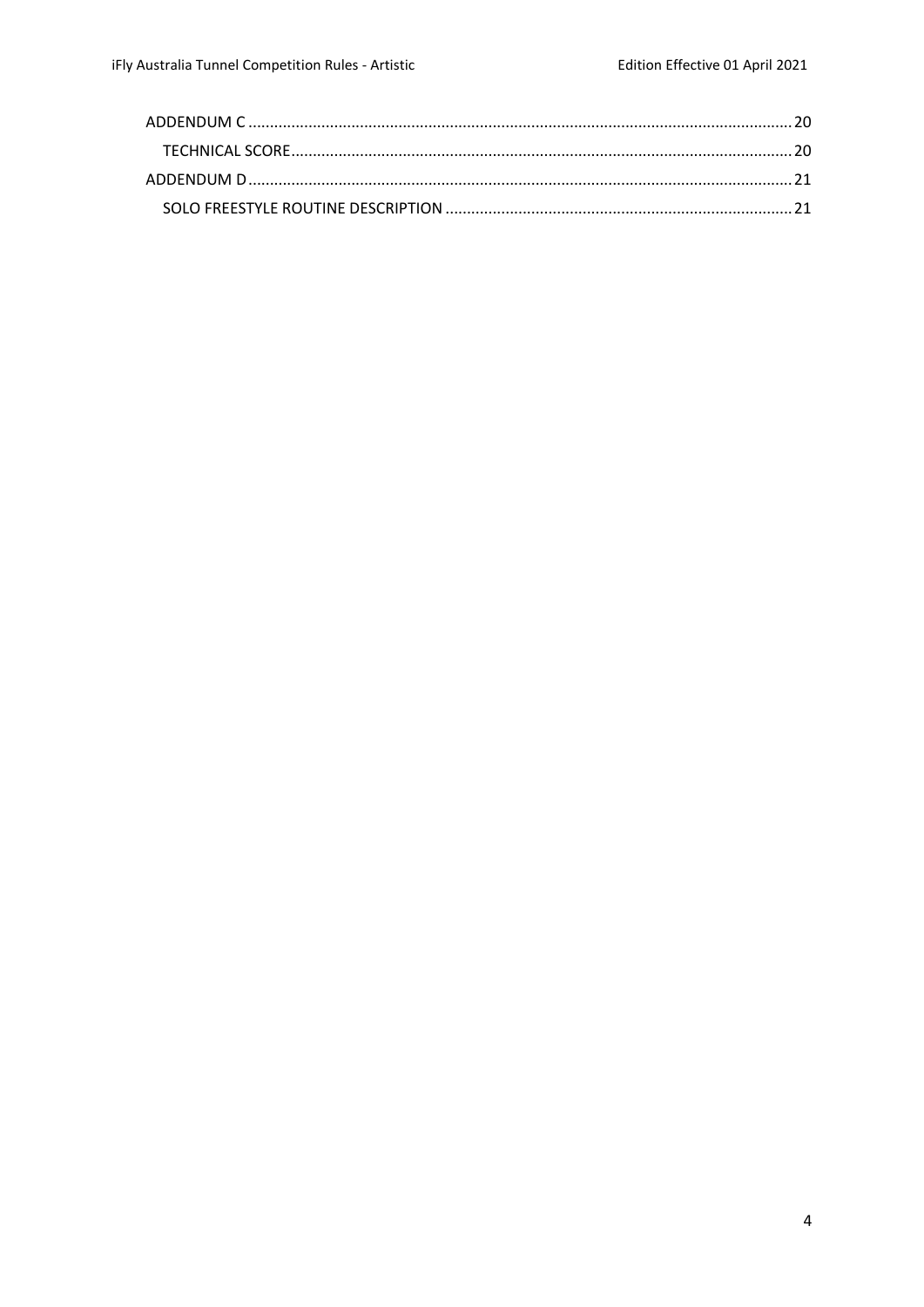#### <span id="page-4-0"></span>**1. AUTHORITY**

The competition will be conducted under the authority granted by the iFly Australia Tunnel Competition, per the regulations of the iFly Australia Tunnel Competition and these rules. All participants accept these rules and the iFly Australia Tunnel Competition regulations as binding by registering in the competition.

#### <span id="page-4-1"></span>**2. DEFINITIONS OF WORDS AND PHRASES USED IN THESE RULES**

- <span id="page-4-2"></span>2.1. A Solo Freestyle (SFR) competition entry consists of one (1) Performer.
- 2.2. Junior Performer

Is a person whose 18<sup>th</sup> birthday occurs either during or after the calendar year in which the relevant competition takes place

<span id="page-4-4"></span>2.3. Heading

The direction in which the front of the torso of the Performer faces.

<span id="page-4-5"></span>2.4. Move

A change in body position, and/or a rotation around one or more of the three (3) body axes, or a static pose. Se[e ADDENDUM B.](#page-14-0)

<span id="page-4-6"></span>2.5. Anti-Chamber

Area used by Teams as a waiting area for entrance into the flight chamber. This area is separated from public viewing areas and is for the exclusive use of Teams on call.

<span id="page-4-7"></span>2.6. Diffuser

That vertical part of the flight chamber above the transparent viewing section.

<span id="page-4-8"></span>2.7. Flight

A competitor's performance in the flight chamber.

<span id="page-4-9"></span>2.8. Routine

A sequence of moves performed during the working time.

- 2.8.1. Compulsory Routine: a routine, without music, composed of three (3) Compulsory Sequences, as shown in **ADDENDUM A**, and other moves at the Performer's discretion. The order in which these Compulsory Sequences and other moves are performed is chosen by the Performer.
- 2.8.2. Free Routine: a routine composed of moves chosen entirely by the Performer.
- <span id="page-4-3"></span>2.9. Working Time

The period of time during which a Performer may perform a routine during a Flight, as specified i[n 5.9.](#page-6-2)

#### <span id="page-4-10"></span>**3. THE EVENTS**

<span id="page-4-11"></span>3.1. Discipline

The discipline comprises of Solo Freestyle (SFR) Open and Junior events. There is no gender separation.

- 3.1.1. Junior competitors, whose 15th birthday occurs before the official start of competition may, if they choose, enter an open category event. Any competitor may only enter one category (Open or Junior).
- <span id="page-4-12"></span>3.2. Objective of the Event

The objective for the Performer is to perform a sequence of moves with the highest possible merit.

3.2.1. After all completed round(s), the Winner in Solo Freestyle and in Junior Solo Freestyle will be declared.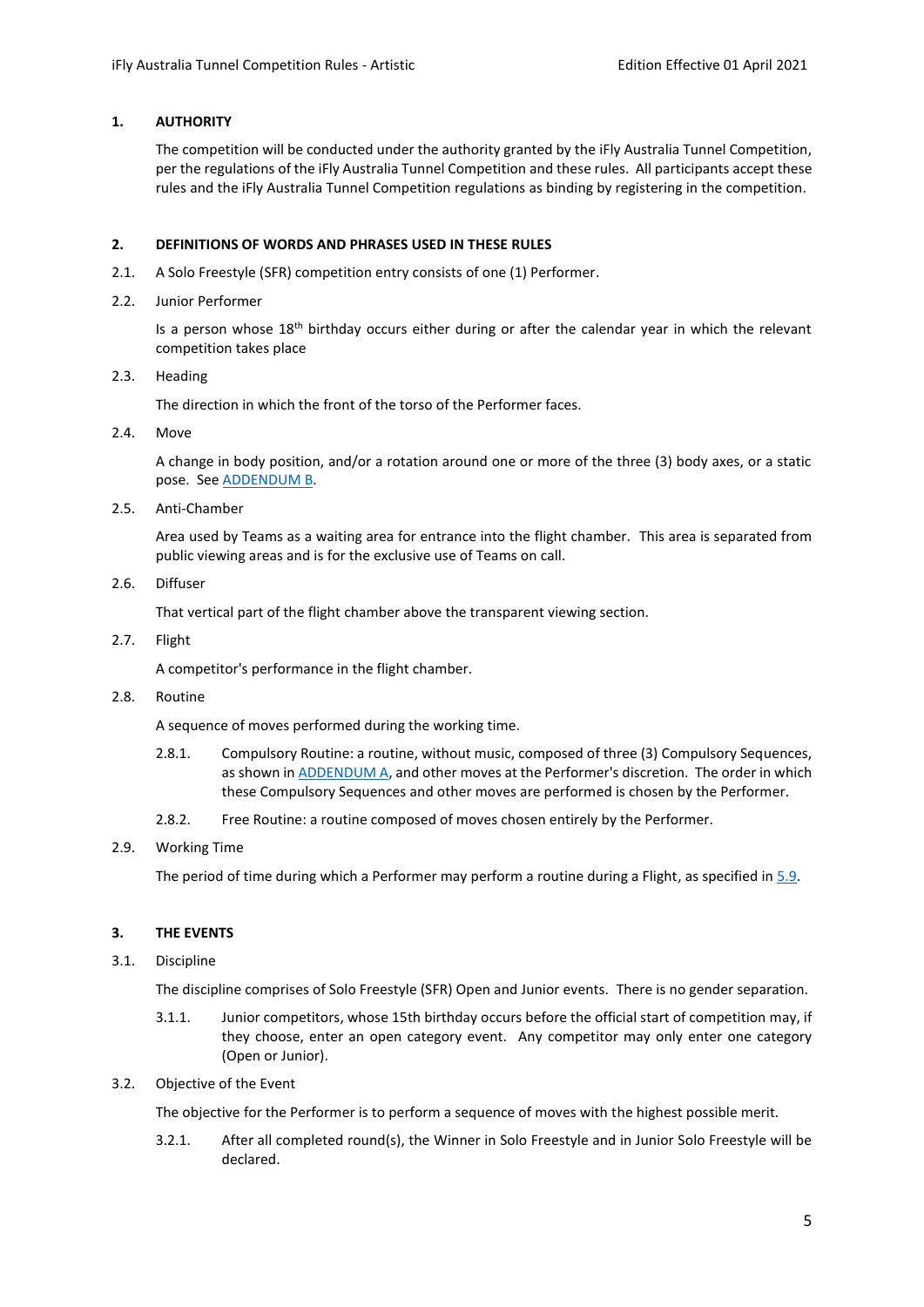3.2.2. If two (2) or more Performers have equal scores, then if time permits, the first three (3) places will be determined by a tie-break Free Round.

If a tie still exists, the following procedure will be applied:

- i) the best score, then the second-best score, and then third best score, of any completed free rounds;
- ii) the best score, then the second-best score, of any completed compulsory rounds.
- 3.2.3. All team members in the events will be awarded medals if placed First, Second or Third.
- <span id="page-5-0"></span>3.3. Performance Requirements

Refe[r ADDENDUM A.](#page-11-0)

#### <span id="page-5-1"></span>**4. SAFETY**

- 4.1. All competitors must, at minimum, be signed off as a Competent Flyer under IBA (International Bodyflight Association) and be able to participate safely in tunnel flying.
- 4.2. Minimum flying ability would require each individual to be able to show control when moving forwards and backwards, slow and fast fall, side sliding and turning, remembering that they are sharing the tunnel space with other people.
- 4.3. Coaches and Instructors are to never touch the competitors inside the wind tunnel other than to spot a potentially dangerous situation.
- 4.4. For safety reasons, if an individual flyer demonstrates unsafe or less than the minimum flying skills expected, he or she might be disqualified during the event or asked to exit the wind at any time, if deemed unsafe. Questions regarding your suitability for this competition contact the event organiser or communicate with your wind tunnel coach/meet director.

#### <span id="page-5-2"></span>**5. GENERAL RULES**

<span id="page-5-3"></span>5.1. Performers' equipment

Performers are responsible for outfitting themselves in their own suitable clothing and footwear, including flight suits, helmets, goggles, and ear plugs.

<span id="page-5-4"></span>5.2. Wind Tunnel Equipage

The minimum acceptable diameter for the flight chamber is 4.25 metres. The minimum height for the transparent wall is 3.7 metres.

- <span id="page-5-5"></span>5.3. Use of Skydiving and Tunnel
	- 5.3.1. Freefall: Performers are not allowed to freefall from any aircraft or use any freefall simulator or wind tunnel, for Flights other than competition Flights, after the commencement of the competition.
- <span id="page-5-6"></span>5.4. Flight Chamber Entry

Only one (1) doorway leading into the flight chamber will be used for entries and exits. The tunnel will be set to the correct speed decided by the Performer during the Speed Setting time. When the tunnel is at the correct speed, a signal will be given to the Performer.

<span id="page-5-7"></span>5.5. Routines

The discipline is comprised of Compulsory Routines and Free Routines.

- <span id="page-5-8"></span>5.6. Submission of Order of Compulsory Sequences and Free Routine Videos.
	- 5.6.1. Performers must deliver the order of the Compulsory Sequences (for both Compulsory Rounds) to the Chief Judge before the beginning of the competition.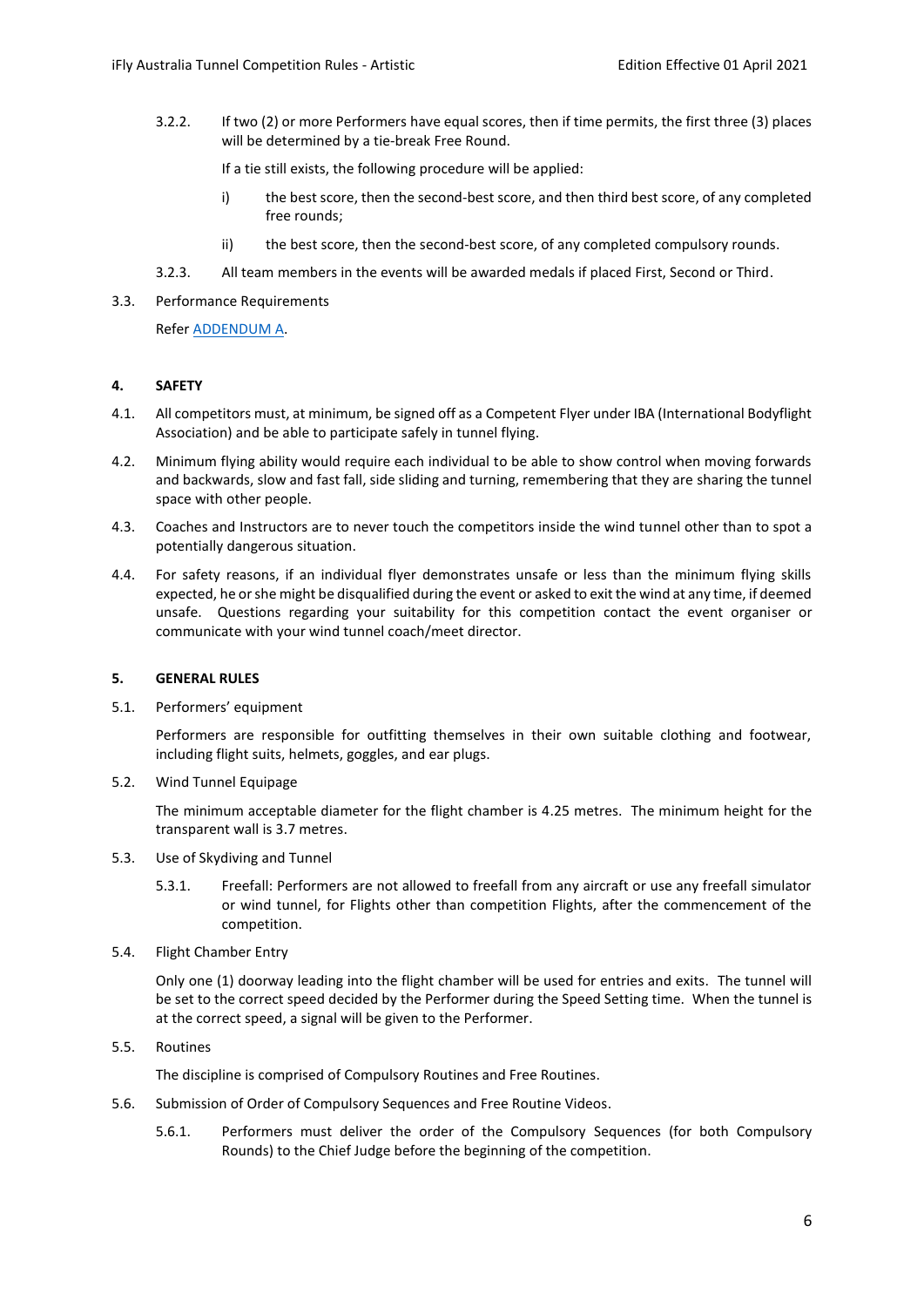- 5.6.2. Executing Compulsory Sequences in different order than submitted, will lead to a score of zero (0) for each Compulsory Sequence that is out of order.
- 5.6.3. Performers must deliver a video (static view, without music) of their Free Routine(s) to the Chief Judge at least seventy-two (72) hours before the start of the competition, and access provided to all Judges (Performers may optionally include a written list of elements and/or present and explain their Free Routine(s) to the panel). Each Performer may submit multiple Free Routines, but during the competition, may submit a change only one time. Teams must declare which Free Routine they will perform for each Free Round.
- 5.6.4. For this purpose, the Chief Judge should provide a standard form (see [ADDENDUM D\)](#page-20-0).
- 5.6.5. Failure to provide the video of the Free Routine(s) will lead to a score of zero (0) points for Technical for all Free Routines.
- <span id="page-6-0"></span>5.7. Flight Order
	- 5.7.1. The flight order for the competition will be determined by a draw prior to the start of the competition.
	- 5.7.2. The relevant order of flights will be maintained throughout the competition, except for any logistical changes deemed necessary by the chief judge and the meet director.
	- 5.7.3. The minimum time between flights for a performer will be ten (10) minutes.
- <span id="page-6-1"></span>5.8. Rounds
	- 5.8.1. Number of rounds:
		- 5.8.1.1. Full competition Compulsory Routines: 2 rounds Free Routines: 3 rounds Minimum competition 1 round.
		- 5.8.1.2. No Compulsory Routines for Junior Competitors, Free Routines only
	- 5.8.2. Flight order of the routines must be: F C F C F (C = Compulsory Routine, F = Free Routine).
	- 5.8.3. In the official practice flight the nominated team captain shall communicate with the tunnel instructor to request the speed to be increased, reduced or to confirm that it is ok. The speed reached will be used as the default speed for the team. The tunnel driver shall select the default speed for each team prior to that team entering the tunnel. If no signals are given, then the default speed is assumed by the tunnel driver to be satisfactory.
	- 5.8.4. A competition is composed of up to five (5) rounds. A minimum of one (1) round constitutes a competition wherein a winner can be determined.
	- 5.8.5. Time must be reserved before the end of the competition to allow for the completion of the tie break round.
- <span id="page-6-2"></span>5.9. Working Time
	- 5.9.1. Working time starts the instant the Performer begins flying, as determined by the Judges.
		- Compulsory Routine: Working Time is 45 seconds.
		- Free Routine: Working Time is minimum 75 to a maximum of 90 seconds. Each Performer must declare the length of his/her Free Routine before the competition begins. Music duration must not be longer than 10 seconds over the routine's time.
	- 5.9.2. The chronometer will be operated by the person appointed by the Chief Judge and/or Event Organiser.
	- 5.9.3. At the end of working time, a visual signal will be given, and the performer will have 15 seconds to exit the flight chamber if they have not already exited.

#### <span id="page-6-3"></span>5.10. Video Recording

5.10.1. Video evidence is required for each flight.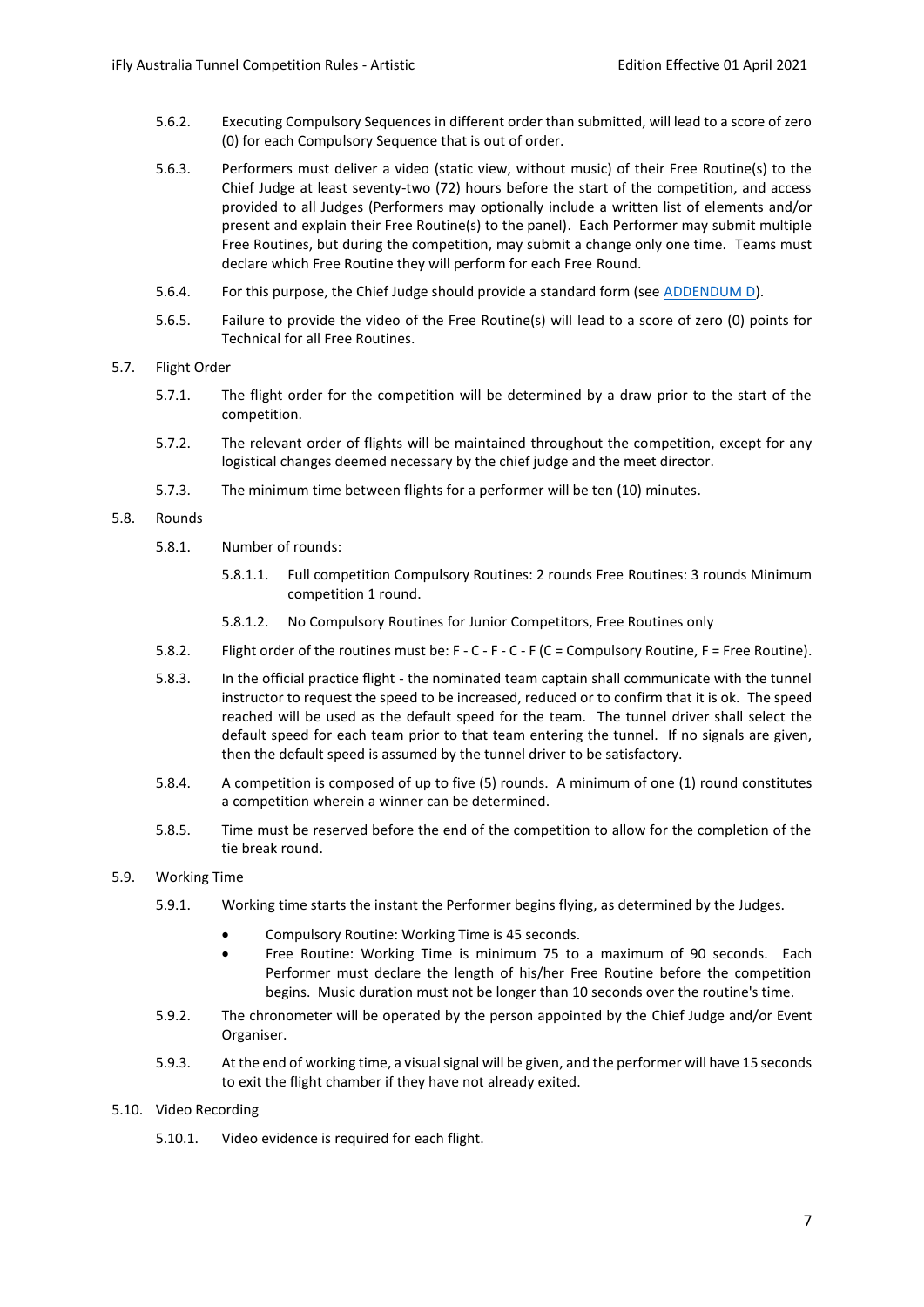- For the purpose of these rules, 'video equipment' shall consist of the complete video system used to record the video evidence of the Performer's Flight, including the camera(s), recording media, cables and power source. The video equipment must be able to deliver a High Definition 1080 type digital signal with a minimum frame rate of 25 frames per second through a memory card (minimum class 10), or as approved by the Chief Judge.
- 5.10.2. The Organiser shall provide the video evidence required to show the Performer's Flight to third parties. A backup recording of all competition Flights will be made.
- 5.10.3. The Organiser is responsible for assuring the compatibility of the video equipment with the scoring system.
- 5.10.4. The camera(s) must be fixed static to the mount and on the same side of the tunnel as the Judges' live viewing gallery location.
- 5.10.5. The flight chamber doorway that will be used for entry and exit shall be fully shown in the video evidence. The position of the Judges with respect to the flight chamber doorway that will be used for entry and exit will be published not less than 10 days before the start of competition.
- 5.10.6. The speed setting will be indicated in the tunnel and shall be clearly visible to the Performer prior to entering the flight chamber.
- 5.10.7. A video controller will be appointed by the organiser, with the approval of the Chief Judge, prior to the start of the competition. The video controller is responsible for the functionality of the video equipment to ensure it is usable for the competition.
- 5.10.8. The Organiser must provide the Performers with a way of identification of the Performer to be included in the video evidence.
- <span id="page-7-0"></span>5.11. Scoring
	- 5.11.1. Once the Performer has entered the flight chamber, the Flight shall be evaluated and scored.
	- 5.11.2. Scoring Free Routines:

Before the start of the competition, the Judges will view the submitted videos and determine the Initial Technical score, between 0.0 and 10.0 expressed as a number up to one decimal point, taking into account the following guidelines;

Initial Technical score: The degree of Technicality of all moves and transitions in the Flight.

Technical includes but is not limited to:

The ability to fly and perform elements in different axis and orientations, appropriate use of the entire flight chamber, creating new technical combinations and performing elements with multiple rotations or direction changes. See [ADDENDUM C.](#page-19-0)

Execution Deductions:

During the competition, the Judges determine Execution deductions, according to the following table:

| Up to 1.0 point deduction   | For each instance, the Performer is unintentionally<br>touching the walls/net/diffuser |  |
|-----------------------------|----------------------------------------------------------------------------------------|--|
| Up to 1.0 point deduction   | For each missing element (for example, single instead<br>of double twist)              |  |
| 0.1 to 0.3 points deduction | For each instance the Performer is off centre/off<br>heading/off level/wobble          |  |

Each Judge will total all their Execution deductions.

Presentation:

During the competition, the Judges will give a presentation score, between 0,0 and 10,0 expressed as a number up to one decimal point, taking into account the following guidelines;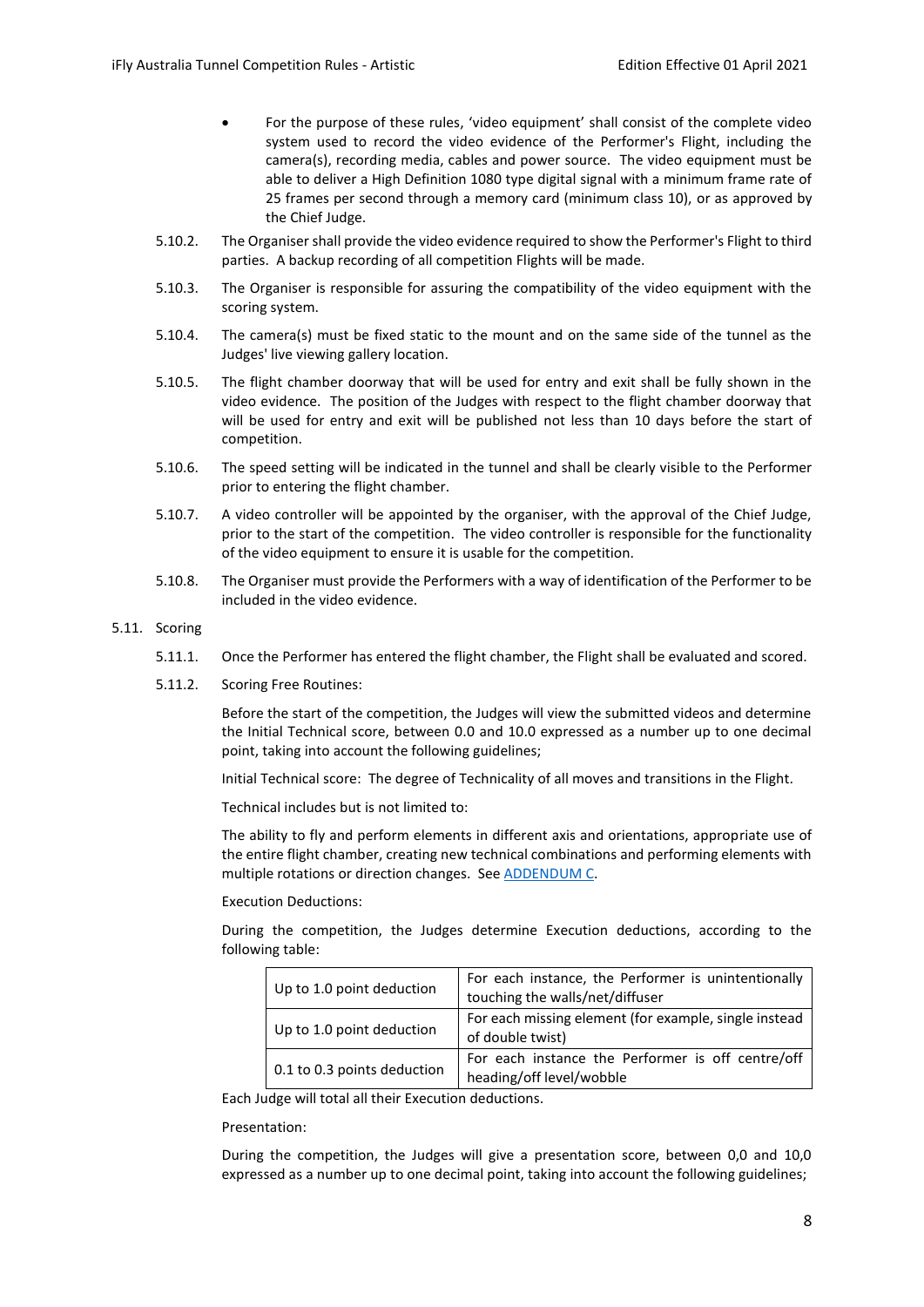- Creativity: Routine composition is original with new moves, original choreography and/or new presentation of old moves. Routine has a nice flow with a definite beginning and a definite ending and appropriate use of working time. Routine is aesthetically pleasing to watch.
- Delivery: Appropriate use of space, presenting to the Judges.
- Appropriate Use of Time: a penalty of misuse of time is as follows:

If the routine finishes early or late, but within one (1) seconds of the Performer's declared working time, there will be no penalty.

If the routine finishes two (2) to five (5) seconds over/under the working time, the deductions will be as follows:

- $+/- 2$  seconds:  $-0.1$  points
- $\bullet$   $+/-$  3 seconds:  $-0.2$  points
- $\bullet$   $+/- 4$  seconds:  $-0.3$  points
- +/- 5 seconds: 0.4 points

If the routine finishes more than five (5) seconds early or late, there will be a 0.2 point deduction for each second beyond five (5) seconds, as follows:

- $\bullet$   $+/-$  6 seconds,  $-0.6$  points
- +/- 7 seconds, 0.8 points, etc.
- 5.11.3. Scoring Compulsory Routines: Judges give a score for the Performer (between 0.0 and 10.0, up to one decimal point) for Presentation (as per Free Routine) and for each of the three (3) Compulsory Sequences, using the following guidelines:

|                                              | Deduction up<br>to:      | <b>Explanation</b>                                                                                                   | <b>Example</b>                                                                                       |
|----------------------------------------------|--------------------------|----------------------------------------------------------------------------------------------------------------------|------------------------------------------------------------------------------------------------------|
| Set-up                                       | 10%                      | the<br>Facing<br>correct<br>direction<br>In the correct<br>body<br>position<br>At the correct place in<br>the tunnel | HU<br>Start<br>layout<br>position, side of body to<br>Judges.                                        |
| Major part of the<br>compulsory              | 50%                      | The part that defines<br>the sequence                                                                                | The twist in the loop<br>the<br>body<br>twist<br>or<br>position at the end of<br><b>Thomas Flair</b> |
| body<br>Specific<br>position<br>requirements | 20%                      |                                                                                                                      | Pointed toes, straight<br>legs                                                                       |
| Execution mistakes                           | 20%                      | off<br>wobble,<br>Flow,<br>heading, off centre                                                                       |                                                                                                      |
| Judging<br>Specific<br>Guidelines            | See<br><b>ADDENDUM A</b> | As specified for each<br>compulsory                                                                                  | See ADDENDUM A                                                                                       |

Presentation in the Compulsory Routine will be scored for, as in the Free Routine, creativity, delivery, and use of time. The overall impression of the whole routine, and not just compulsories assembled together.

- 5.11.4. The Judges will only score the Compulsory Sequences they recognise. If an attempt is made for a Compulsory Sequence and the Judges recognise this as such, scoring for that sequence will commence. The judging of each sequence begins when the Judges see the Performer beginning the sequence from the described beginning position (after a transition from the previous move with or without a momentary stop). The judging of each sequence ends when the Judges see the Performer completes or abandons the performance requirements of that sequence.
- 5.11.5. Score calculation: The score for each routine is calculated as follows: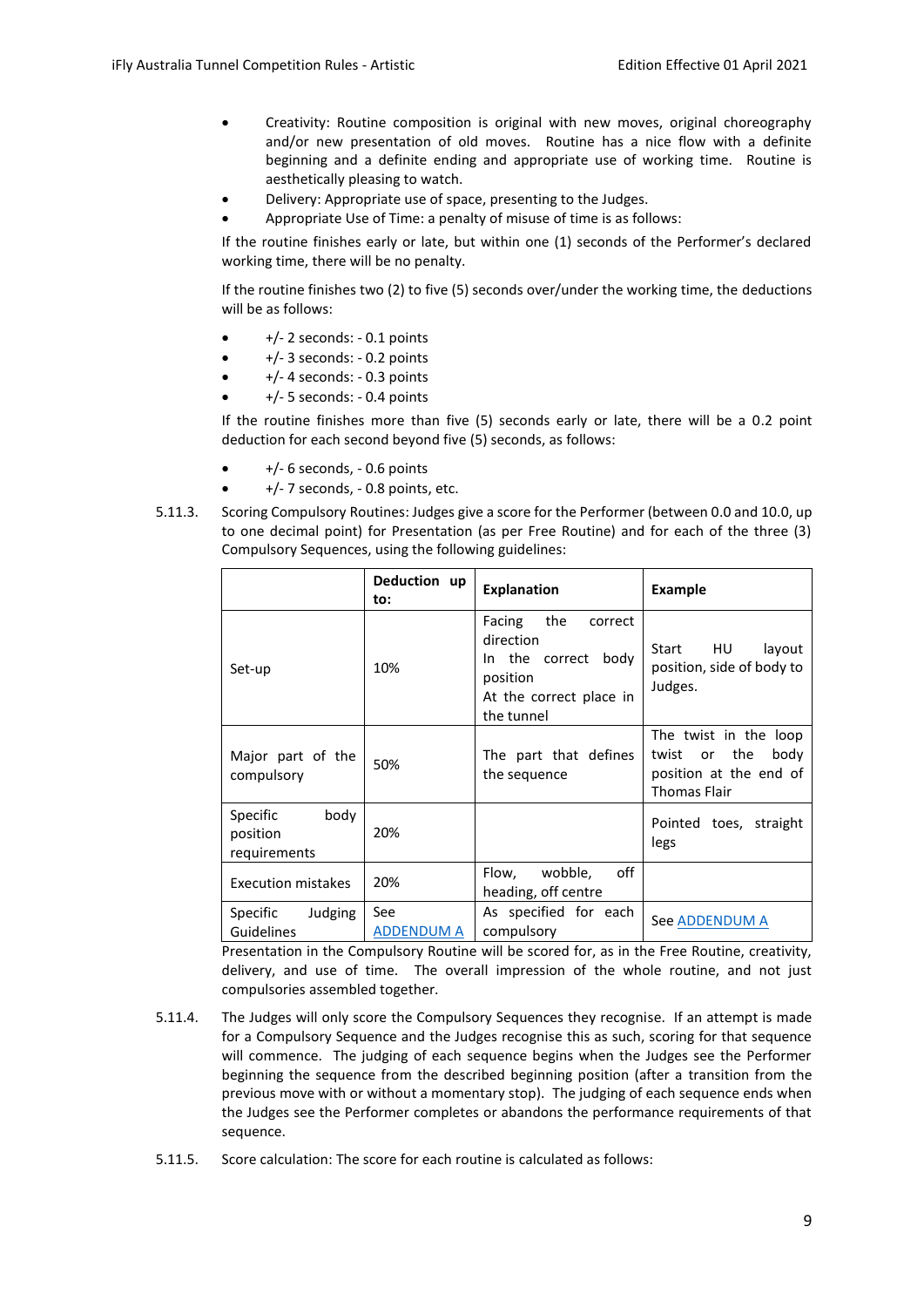- Compulsory Routines: for each Compulsory Sequence and Presentation, the Judges' scores will be averaged separately with no rounding applied. The average scores will be added, and the result will be divided by four (4), then rounded to the first decimal place.
- Free Routines: The three (3) total scores for the Execution deductions will be added, and the result divided by three (3), with no rounding applied. To determine the Technical score, the averaged Execution score will be deducted from the Initial Technical score. The minimum possible score for Technical is zero (0) points. The three (3) scores for Presentation will be added, and the result divided by three (3) with no rounding applied. The Technical and Presentation scores will be added, and the result will be rounded to the first decimal place (the maximum score for the Free Routine is 20.0 points).
- 5.11.6. Rounding must be done as follows: intermediate values must be converted from two decimal places to one, by rounding to the nearest tenth, except where the second decimal digit is exactly halfway between the two values, where it must be rounded to the higher of the two.
- 5.11.7. Total scores for the event are calculated by adding Performer's official scores of all completed rounds.
- 5.11.8. All scores for each Judge, for all competition flights, will be published.

5.11.8.1. The initial Technical score will be published before the start of the competition.

- 5.11.9. The minimum score for any round is zero (0) points.
- <span id="page-9-0"></span>5.12. Re-Flights
	- 5.12.1. In case of an unforeseen change of environment during performance, a re-flight may be granted.
	- 5.12.2. Contact or other means of interference between the Performer and/or the tunnel walls/cable floor shall not be grounds for a re-flight.
	- 5.12.3. Problems with a competitor's equipment shall not be grounds for a re-flight.
- <span id="page-9-1"></span>5.13. Speed Setting and Training Performance
	- 5.13.1. Speed Setting: Three (3) minutes per Performer will be allocated for speed setting.
	- 5.13.2. Flights may only take place prior to the start of the competition.
	- 5.13.3. The wind tunnel configuration used for the competition will also be used for the official training performance.
	- 5.13.4. Each Performer will be given the option of two (2) official training Flights prior to the competition. The same configuration, plus the judging and scoring systems to be used in the competition will be used for the official training Flights.
	- 5.13.5. Before the start of the training Flights, the Performer has the option to explain the delivered Free Routine description sheet(s). If no training Flights are possible, Performers can deliver a maximum of two (2) previous training Flights for scoring and move explanation. For these (previous and official training) Flights, no scores for Presentation will be given.

#### <span id="page-9-2"></span>**6. JUDGING**

- <span id="page-9-3"></span>6.1. Judge Requirements
	- 6.1.1. A panel consisting of three (3) Judges must evaluate each Performer's Flight. A complete round shall be judged by the same panel.
	- 6.1.2. Viewing the Flights: The Judges will view each Performer's Flight from the flight chamber viewing gallery. The Judges will watch each Flight live. At the discretion of the Event Judge, a second viewing of the compulsory rounds, using the video evidence, is permitted. At the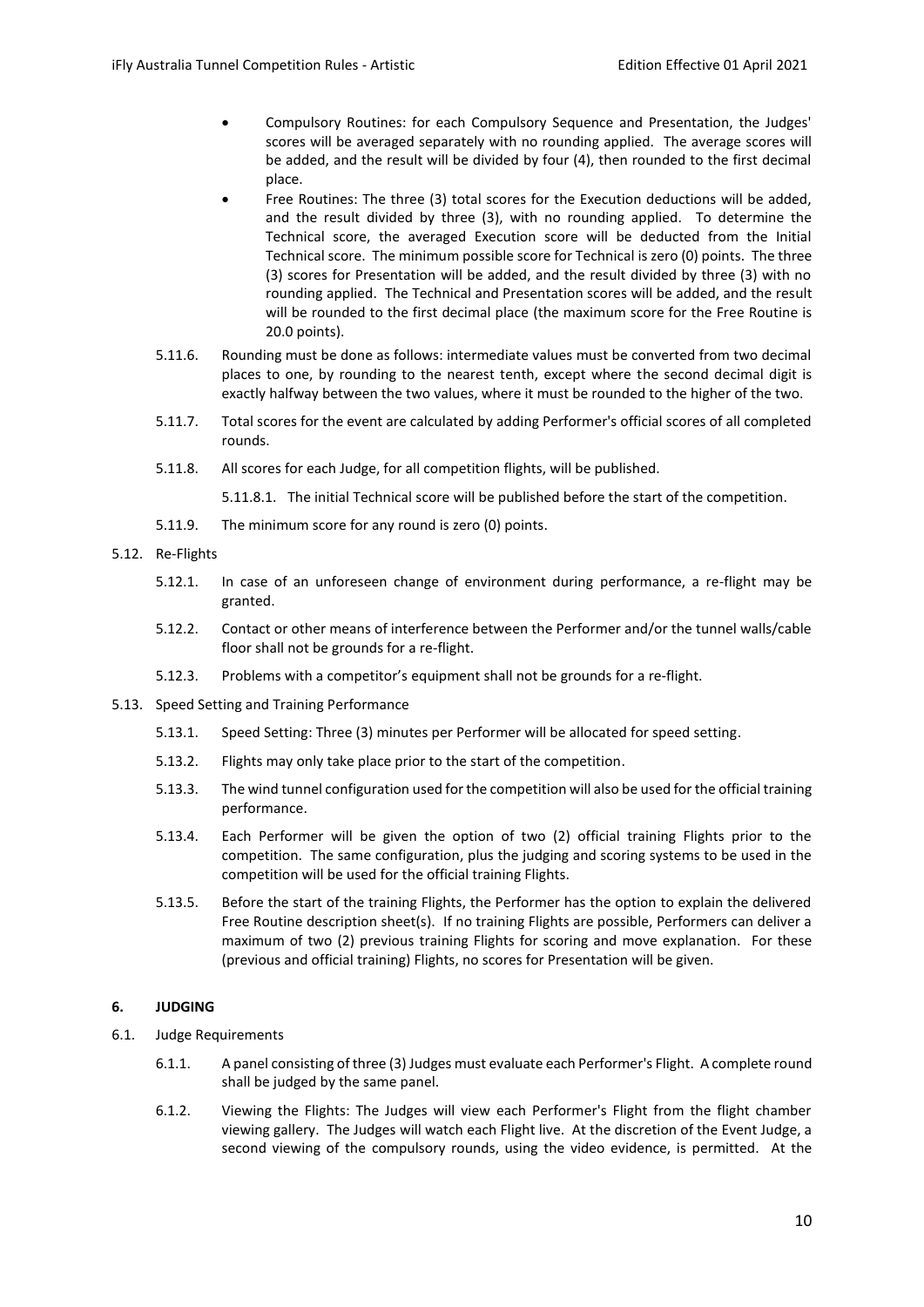discretion of the Event Judge, a third view of a Compulsory Round video, or part of it, is allowed, in normal or reduced speed (50% to 70%), and/or use of video pause.

- 6.1.3. All Judges will evaluate all judging criteria.
- 6.1.4. The Judges will use an electronic scoring system to record the evaluation of the performance.
- 6.1.5. The chronometer will be operated by the Judges or by a person(s) appointed by the Chief Judge and will be started when a Performer begins flying.
- 6.1.6. Judges shall be certified to judge at the FAI level or National Championships in AE events, and who are acceptable to the Meet Director.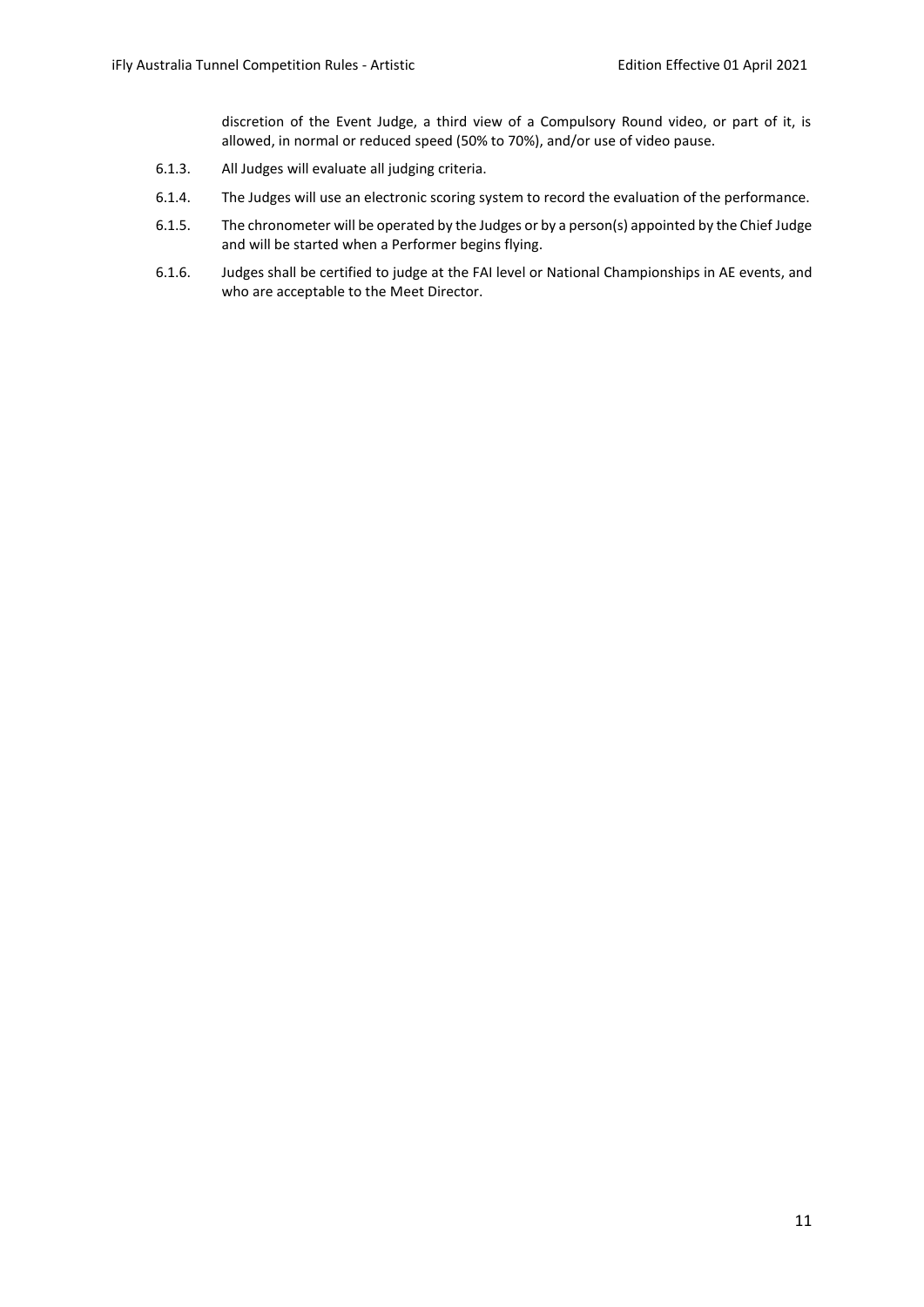# **ADDENDUM A**

# SOLO FREESTYLE COMPULSORY SEQUENCES

# PERFORMANCE REQUIREMENTS & JUDGEMENT CRITERIA

- <span id="page-11-1"></span><span id="page-11-0"></span>• The order in which these Compulsory Sequences can be performed is determined by the Performer.
- The Performer must submit the order of the Compulsory Sequences before the start of the competition to the Chief Judge (see [5.6](#page-5-8) an[d ADDENDUM D\)](#page-20-0).
- Executing Compulsory Sequences in other order than the one submitted, will lead to a score of zero for the moves that are out of order.
- Each Performer must ensure that clothing and/or their position in the flight chamber do not hinder the ability for Judges to clearly see the performance requirements being met (e.g. if Judges cannot see straight arms and/or legs then they may assume that the Performer does not have straight arms and/or legs).
- When specified, toes must be pointed and knees must be straight, otherwise the maximum possible score is 9.0.
- The judging of each sequence begins when the Judges see the Performer beginning the sequence from the described beginning position (after a transition from the previous move with or without a momentary stop).
- The judging of each sequence ends when the Judges see the Performer completes or abandons the performance requirements of that sequence.
- The definition of each body position is described in [ADDENDUM B.](#page-14-0)

# FIRST COMPULSORY ROUND (ROUND 2)

## SFR-1 360° Barrel Roll Stall manoeuvre

- At the beginning, the Performer is in the head-down orientation, presenting the back of the body to the Judges.
- The Performer descends into a belly-down orientation, facing the Judges.
- Once in Belly-down orientation (while descending), a 360° barrel roll, in the Layout position with the knees straight, is performed with the head facing the Judges, without changing heading or wobbling.
- The descending must stop at the end of the barrel roll.
- The barrel roll must be horizontally centred in the flight chamber.
- The barrel roll can be performed in either direction.
- The Layout position, with the knees straight, must be maintained throughout the entire sequence.
- After the barrel roll, the Performer ascends, returning to the head-down orientation presenting the back of the body to the Judges.

Judging Guidelines:

- When the knees are not straight during the roll, i.e., no layout position, the maximum score will be 7.0 points.
- When the Performer is still descending after the roll, the maximum score will be 8.0 points.

# SFR-2 Head-Up 360° Breaker

- At the beginning, the Performer is in the head-up orientation in a Layout position with the knees straight, outfacing on one side of the flight chamber, presenting the side of the body to the Judges.
- The Performer descends to a belly down orientation on the same heading.
- 180° of turning with a full 360° roll (Breaker) is performed from one side of the flight chamber to the opposite side.
- The lower legs are closer to the centre of the flight chamber, drawing a small half circle, while the head is closer to the transparent wall, drawing a bigger half circle.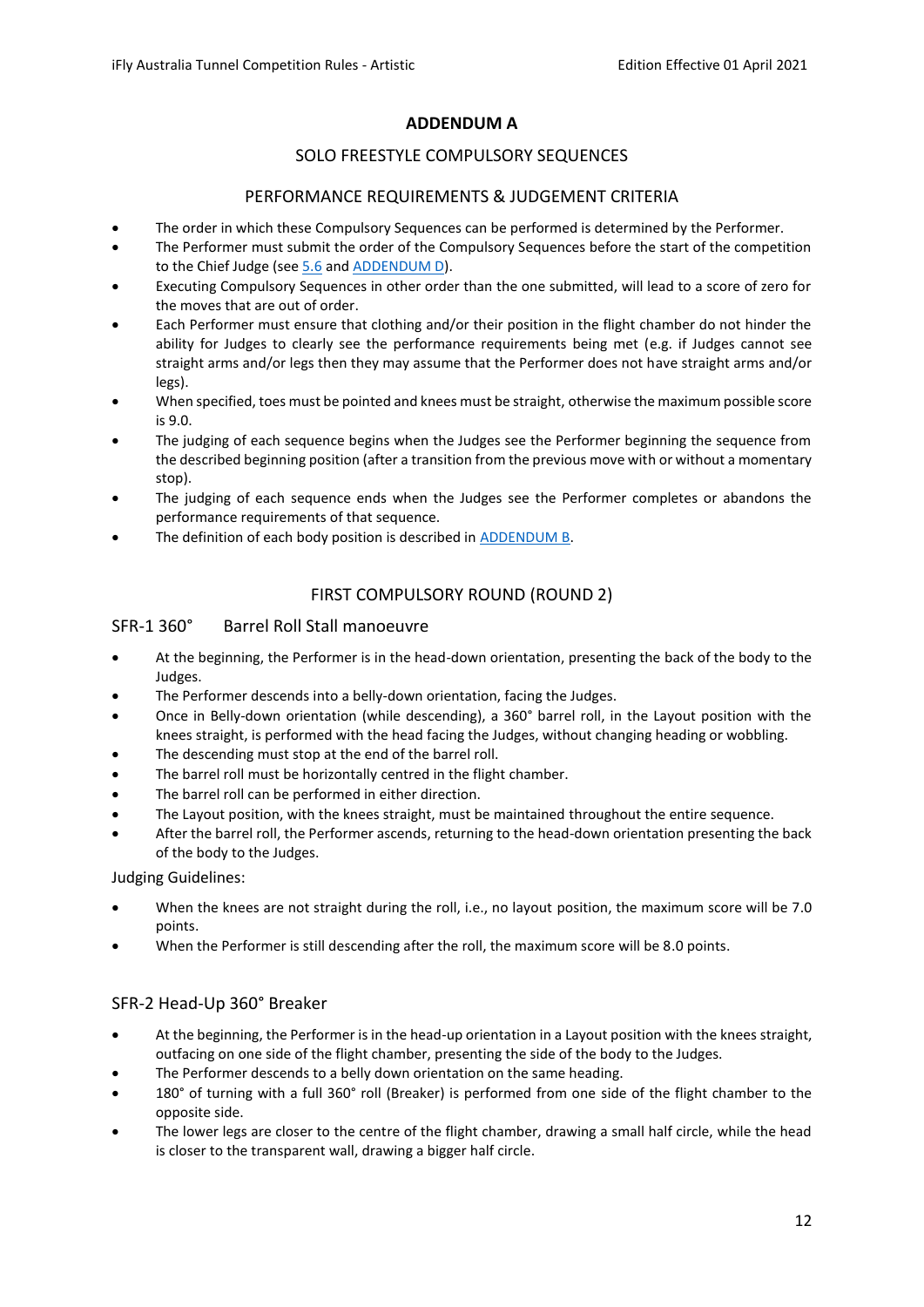- The Performer must maintain the Layout position, with the upper legs in line with the torso, throughout the entire Breaker without wobbling (the knees may bend).
- The Breaker must be evenly performed from one side to the other side of the flight chamber (the rolling must begin before or nearly 45° into the turn and end at the same point on the other side. The Performer must be halfway through the roll when at 90° of turning).
- During the Breaker, the head may face towards or directly away from the Judges.
- The Breaker can be performed in either direction.
- At the end, the Performer ascends into the head-up orientation in a Layout position, straight knees, outfacing on the opposite side of the flight chamber from the beginning, at the same level as the beginning, presenting the side of the body to the Judges.

## SFR-3 Tight Tucked Double Back Loops

- At the beginning and end, the Performer is in belly-down orientation, presenting the side of the body to the Judges.
- Two (2) consecutive back loops in a tight tuck position must be performed.
- Loops must be around the horizontal axis, without wobbling and without changing heading.
- Loops must be smooth, without stopping.
- The entire sequence must remain at the same level and horizontally centred in the flight chamber.

#### Judging Guidelines:

- When the Performer stops between the loops, the maximum score will be 8.0 points.
- When the loops are not tightly tucked, the maximum score will be 5.0 points.
- When the Performer opens to a Layout position (tuck not maintained) before the end of the second loop, the maximum score will be 8.0 points.

# SECOND COMPULSORY ROUND (ROUND 4)

## SFR-4 Front Layout Full Twist Loop Sequence

- At the beginning and end, the Performer is in a Layout position with the knees straight, head- up orientation, presenting the side of the body to the Judges.
- Three (3) complete 360° Layout front-loop rotations, without stopping, must be performed.
- A full twist must be performed within and evenly executed throughout the second loop.
- Looping movement must remain about a horizontal axis, without tilting or changing heading.
- Torso must be straight and legs in line with the torso, without any bend at the waist and knees, throughout the entire sequence.
- Looping motion must be smooth.
- The entire sequence must remain horizontally centred in the flight chamber.
- The sequence must end on the same heading as the beginning.

Judging Guidelines:

- When the Performer stops between the loops, the maximum score will be 8.0 points.
- When the twist is performed within the second loop but not evenly spread, the maximum score will be 8.0 points.
- When the twist is not performed within the second loop (e.g., the twist starts and/or finishes too soon or late), the maximum score will be 7.0 points.
- When the twist is not complete but the move finishes with the correct heading (e.g. two half twists, or a half twist and a half pirouette), the maximum score will be 6.0 points.

## SFR-5 Manna's Space Lab

• At the beginning and end, the Performer is in a Layout position, head-up orientation, on the same heading, presenting the side of the body to the Judges.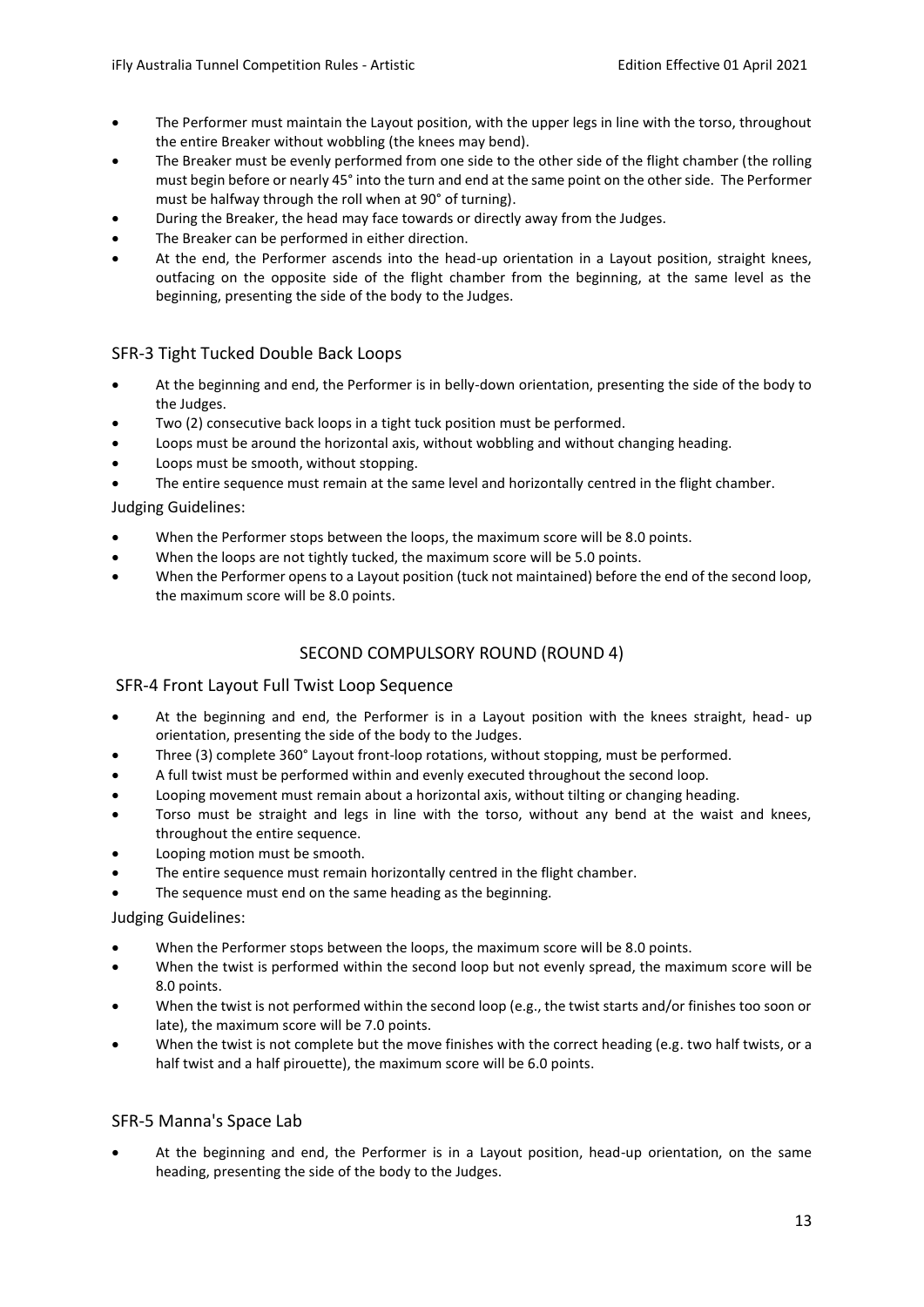- A full 360° back loop is performed.
- During the back loop, four (4) steps are performed to create the illusion of walking around the inside of a horizontal tube.
- The four (4) steps must be smoothly performed within and evenly executed throughout the back loop.
- Looping movement must remain about a horizontal axis, without tilting or changing heading.

Judging Guidelines:

- If the Layout position is not shown at the start or finish, the maximum score will be 8.0 points (7.0 points, if no Layout shown for start and finish).
- For each instance when the step is too short (less than 90°), 0.5 to 1.0 points will be deducted (depending on how short the step(s) was/were made).
- For each instance the legs switch without a stepping action, 1.0 points will be deducted.

## SFR-6 Thomas Flair into Head-down Split

- At the beginning, the Performer is in belly-down orientation.
- One and a half (1.5) Thomas Flair rotations must be performed.
- The toes must be pointed throughout the sequence.
- The entire sequence must remain horizontally centred in the flight chamber.

#### Thomas Flair

- For a complete Thomas Flair, the torso must roll through 360° while simultaneously turning through 360° horizontally.
- The torso must be belly-down at the start of the rotation, on its side when 90° of the turn is complete, on its back when 180° of the turn is complete, and on the other side when 270° of the turn is complete.
- Legs must remain straddled apart, with at least 90° between them, with the knees straight.
- The face must remain facing the Judges (Performer looking at the Judges) and maintain the same direction throughout all the rotation.

Half Thomas Flair to Head-down Split

• Without stopping, an additional half Thomas Flair is performed into a head-down split.

#### Judging Guidelines:

- If no head-down split position is shown at the end, the maximum score will be 7.0 points.
- If the head-down split position is shown at the end with the knees bent, the maximum score will be 7.5 points.
- If only one Thomas Flair (instead of 1.5) is shown before the head-down split, the maximum score will be 7.0 points. If the 90° straddle is shown at the start of the Thomas Flair but not maintained, the maximum score will be 7.0 points.
- If the straddle is shown with 70-80° between the legs during the Thomas Flair, the maximum score will be 7.0 points.
- If the straddle is shown with less than 70° between the legs during the Thomas Flair, the maximum score will be 5.0 points.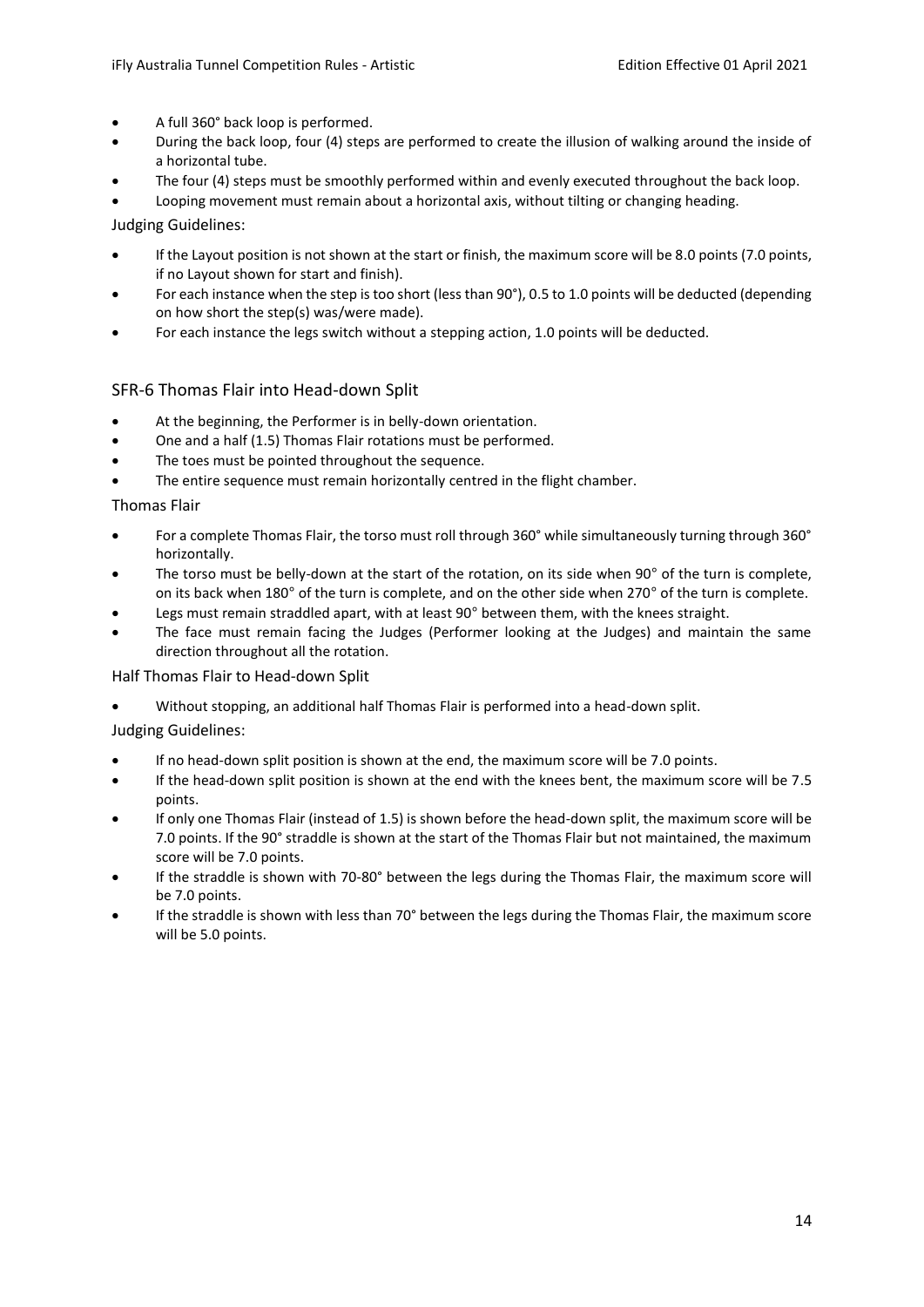## **ADDENDUM B**

## BASIC BODY POSITIONS, ORIENTATIONS, ROTATIONS AND PATHWAYS

#### <span id="page-14-1"></span><span id="page-14-0"></span>• DEFINITION BODY PARTS

A Body consists of the entire Performer and his/her equipment.

A Performer's Body is defined in specified parts, as follows:

- head: the part of the body above the neck.
- shoulder: the upper part of the body between the neck and the upper arm.
- torso: the body, including the shoulder, but excluding arms, legs, head, and neck.
- arm: the whole arm from the shoulder, including upper arm, lower arm, wrist, and hand (the shoulder is excluded).
- upper arm: the part of the arm between the shoulder and the elbow.
- lower arm: the part of the arm between the elbow and the wrist.
- hand: the part of the arm past the wrist.
- leg: the whole leg from the pelvis, including the upper leg, knee, lower leg, and foot.
- upper leg (thigh): the part of the leg between the pelvis and the knee.
- knee: the part of the leg between the upper leg and the lower leg.
- lower leg: the part of the leg between the knee and the ankle.
- foot: the part of the leg past the ankle.
- sole: that part of the foot on which a person stands.

#### • BODY POSITION

The body can be in an arch, layout, or pike position with the limbs in any of various positions. These define the amount of bend at the waist/hips and the angle of the upper legs (thighs) relative to the torso. Additional body positions define positions of the legs. The arms are left free to control the position. For description purposes on heading, torso means the front of the torso.

#### B-1. Arch Position

- The torso is arched at the waist/hips, such that the angle between the front of the torso and the thighs is greater than 180° (if viewed from the side).
- Both legs are together with the knees straight, the angle between the front of the torso and both thighs must be greater than 180° (if viewed from the side).
- The head may be arched back.

#### B-2. Layout Position

- The torso is straight, with no bend at the waist/hips (if viewed from the side).
- Both legs are together with the knees straight, both legs must in line with the torso (if viewed from the side).

#### B-3. Pike Position

- The torso is bent forward at the waist/hips, such that the angle between the front of the torso and the thighs is less than 180° (if viewed from the side).
- Both legs are together and straight at the knees with the angle between the front of the torso and the thighs must be less than 180° (if viewed from the side).
- For a Loose Pike, the angle between the front of the torso and the thighs is between 90° and 180° (if viewed from the side).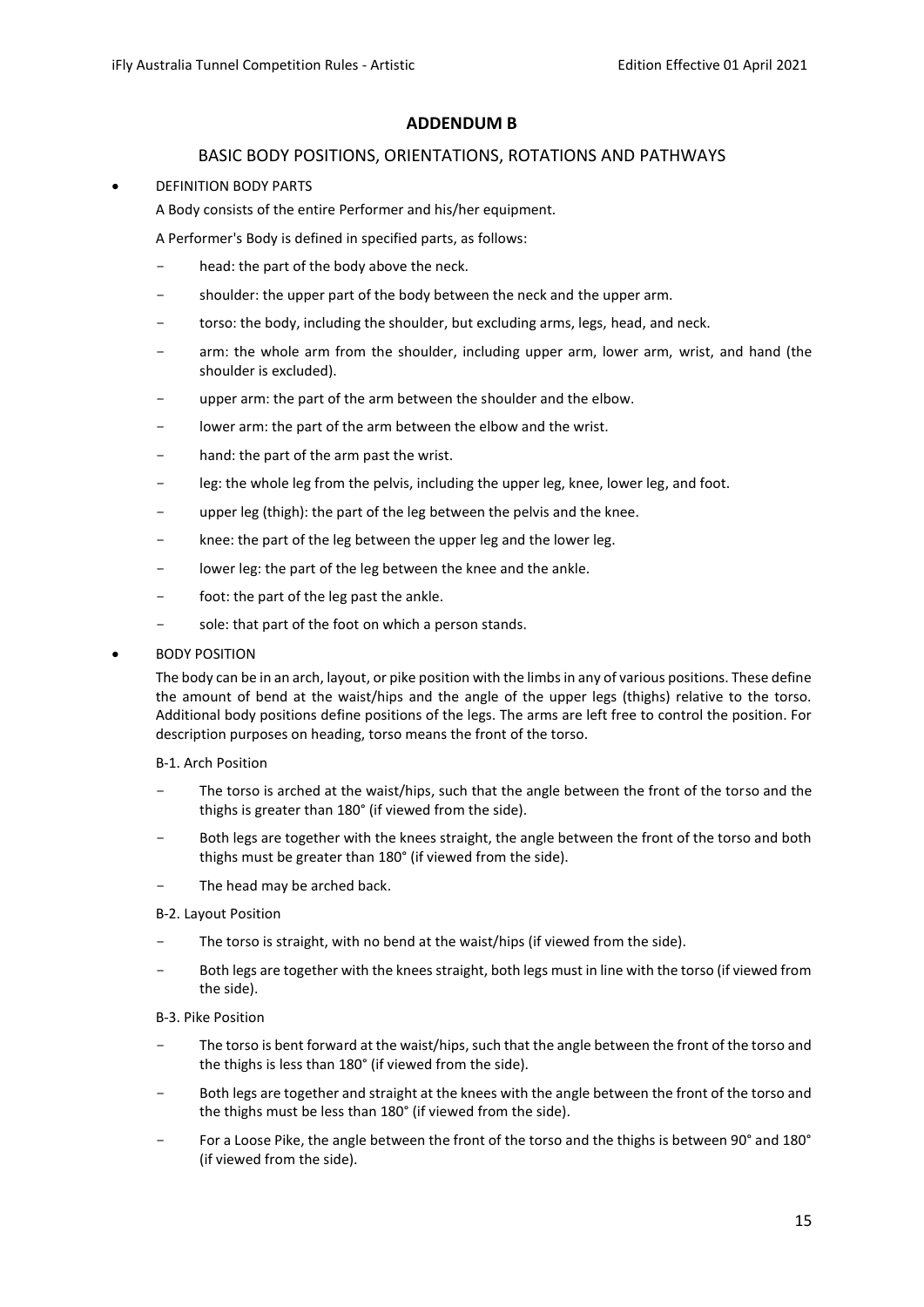For a Tight Pike, the angle between the front of the torso and the thighs is less than 90° (if viewed from the side).

#### B-4. Tight Tuck Position

- The torso is bent forward at the waist/hips such that the angle between the front of the torso and the thighs is less than 90° (if viewed from the side).
- The knees are bent, such that the angle between the upper and lower legs is less than 90°. The knees are not necessarily all the way up against the chest.
- The knees may be together or spread apart.
- For a Loose Tuck, the two described angles are between 90° and 180° (if viewed from the side).

#### B-5. Sit Position

- The torso is vertical in a head-up orientation.
- The angle between the front of the torso and thighs is between 90° and 145° (if viewed from the side).
- The knees are bent such that the angle between the upper and lower legs is between 90° and 145°.
- The lower legs are parallel to the torso.
- The knees may be together or spread apart.

#### B-6. Stag Position

- One leg is completely straight at the knee.
- The other leg is flexed forward at the hip and the knee is flexed to place the toe at the knee of the straight leg. The knee is flexed at least 90°.
- The knee of the leg placed in the Stag points forward.
- The body can be in an arched, layout or piked position while in a Stag Position.
- B-7. Straddle Position
- The legs are split apart, from side to side, with at least a 90° angle between them (if viewed from the front).
- Both knees are straight.
- The body can be arched (Arched Straddle Position), in a layout (Layout Straddle Position) or piked (Piked Straddle Position) with the legs in a Straddle Position.

#### B-8. Split Position

- The legs are split apart from front and back, with at least a 90° angle between them (if viewed from the side).
- Both knees are straight.

#### B-9. Tee Position

- The torso may be straight, with no bend at the waist, or arched.
- One leg is extended in front of the torso, with an angle of 90° between the front of the torso and the thigh (if viewed from the side).
- The other thigh is in line with the torso or has an angle greater than 180° from the torso (if viewed from the side).
- Both knees are straight.
- B-10. Compass Position
- The torso is in the head-up orientation.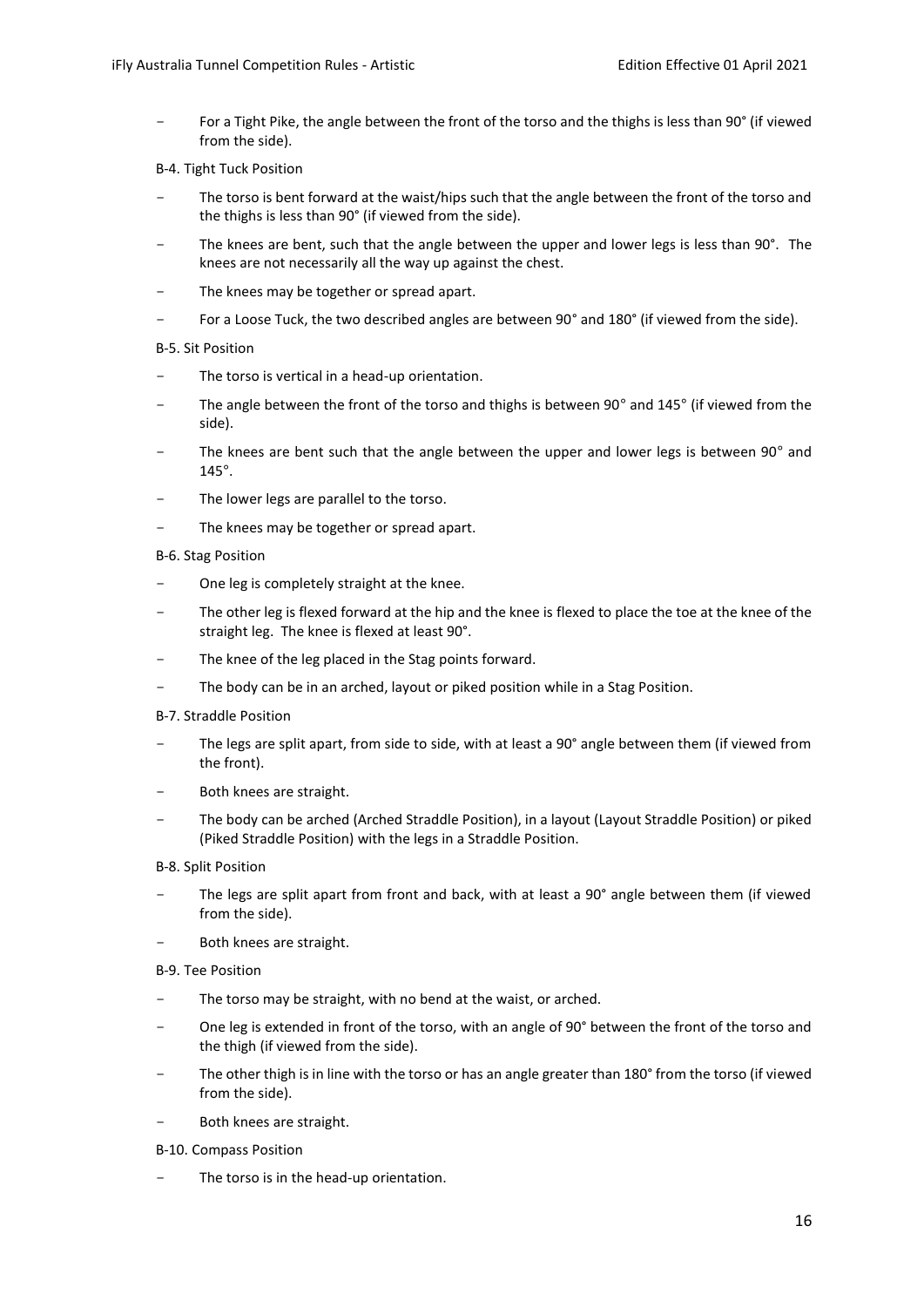- One leg is in line with the torso.
- For a parallel Compass, the other leg is raised forward, such that the angle between the thigh and torso is 90° or less.
- For a turned-out Compass, the other leg is split to the side with the knee pointed upward, such that the angle between the thigh and torso is 90° or less.
- Both knees are straight.
- The body can be in an arched or layout position with the legs in a Compass.

#### **ORIENTATIONS**

There are six (6) basic orientations (not including diagonal orientations) which a body can have to the wind (or cable floor). These define which way the torso is oriented.

#### C-1. Belly-down Orientation

- The torso is horizontal, on its front, facing down towards the wind (or the cable floor).
- C-2. Back-down Orientation
- The torso is horizontal, on its back, facing up, away from the wind (towards the ceiling).
- C-3. Sideways Orientation
- The torso is horizontal, on its side, with either side facing towards the wind (or cable floor). The chest is facing the tunnel wall.
- C-4. Head-up Orientation
- The torso is vertical with the head up, directly away from the wind (towards the ceiling).
- C-5. Head-down Orientation
- The torso is vertical with the head down, pointing directly down into the wind (towards the cable floor).
- ROTATION AXES

Most moves involve a form of rotational motion of the body. A total of five (5) axes are used to describe the six (6) possible basic rotational motions.

D-1. Wind Axes

There are two inertial axes which stay fixed with respect to the wind (or cable floor).

Vertical Axis

The vertical axis remains parallel to the wind, (pointing from the ceiling to the cable floor). Spins are rotations about the Vertical Axis.

- Horizontal Axis

The horizontal axis is any axis perpendicular (90°) to the wind, (pointing to the tunnel wall). It may have any heading (pointing towards any wall).

D-2. Body Axes There are three (3) body axes which stay fixed with respect to each Performer's body.

- Body Head-Tail Axis

The body head-tail axis is oriented lengthwise, pointing from head to tailbone, normally through the Performer's torso (in a layout position, the head and feet are in the same line. When the body is bent at the hips, this axis is aligned with the spine and does not include the legs).

Body Front-Back Axis

The body front-back axis is oriented forwards and backwards, pointing from front to back, normally through the Performer's belly.

Body Left-Right Axis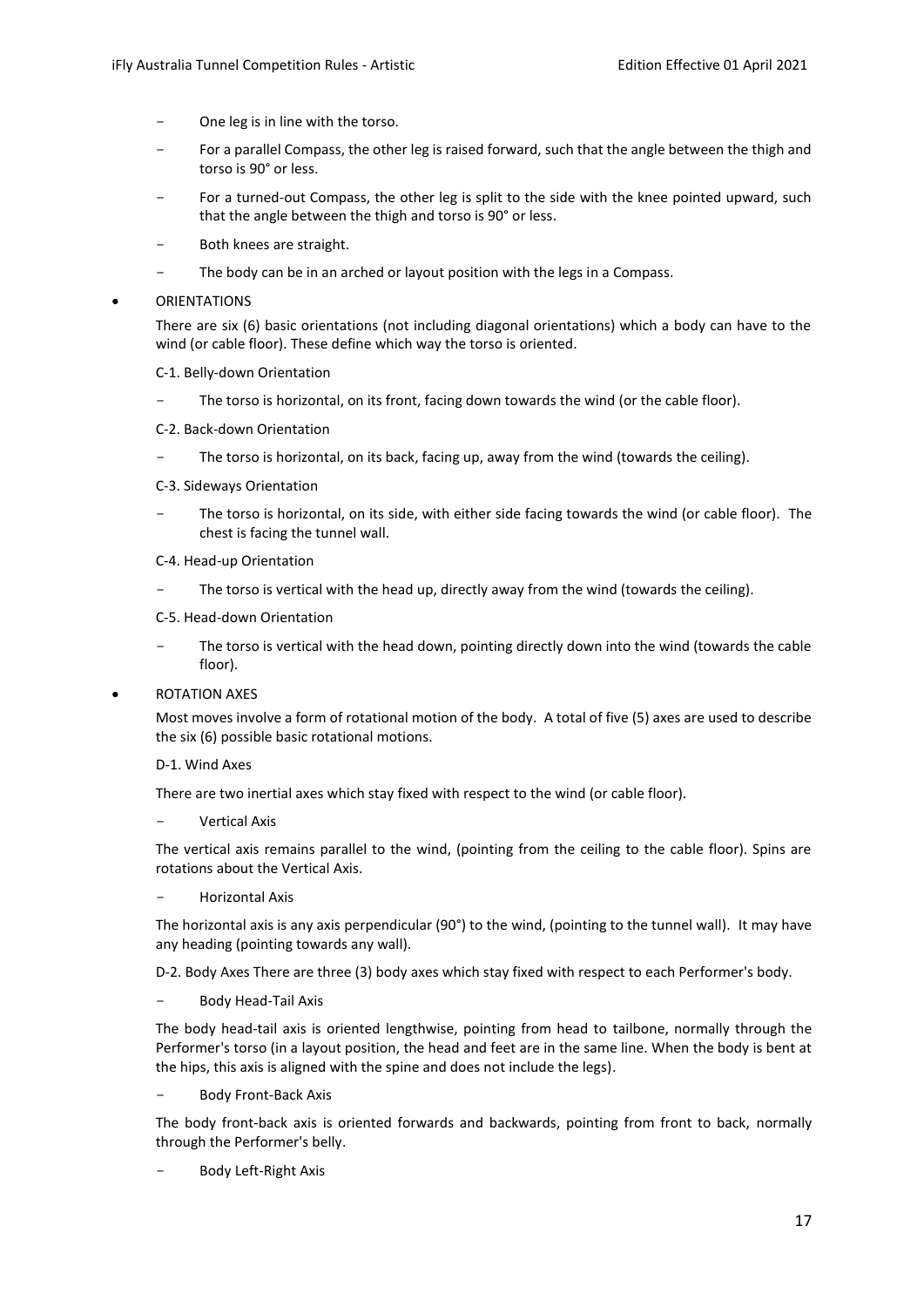The body left-right axis is oriented sideways, pointing from left to right, normally through the Performer's hips.

• BASIC ROTATIONAL ACTIONS

There are six (6) basic rotational actions. Twisting combines rotational actions by adding a rotation about the body head-tail axis during a rotation about the body left-right or front-back axis.

E-1. Flat Turns

Flat turns involve a rotation about the body front-back axis when that axis is aligned with the vertical axis. The Performer's heading is changing. The body can be belly-down or back-down while performing a flat turn. During a right flat turn, the upper body is moving towards the right shoulder, or vice versa.

#### E-2 Pirouettes

Pirouettes involve a rotation about the body head-tail axis when that axis is aligned with the vertical axis. The Performer's heading is changing. The body can be head-up or head-down while performing a pirouette. During a right pirouette, the front of the chest is rotating towards the right, or vice versa.

#### E-3 Barrel Rolls

A barrel roll is a rotation about the body head-tail axis when that axis is aligned with the horizontal axis. A barrel roll may begin and end in a belly-down, back-down or sideways orientation. During a right barrel roll, the front of the chest is rotating towards the right, or vice versa.

#### E-4 Cartwheels

- A cartwheel is a head-over-heels rotation about the body front-back axis when that axis is aligned with the horizontal axis. The body passes through a head-up, sideways and/or head-down orientations during the course of a cartwheel. A cartwheel needs not start nor finish in an exact head-up, sideways or head-down orientation. A cartwheel is considered to be a full cartwheel when the head has travelled 360° around the horizontal axis from the point at which it started. During a right Cartwheel, the upper body is moving towards the right shoulder, or vice versa.

#### E-5. Loops

- A loop is a head-over-heels rotation about the body left-right axis when that axis is aligned with the horizontal axis. The body passes through a head-up, belly-down, head-down and/or backdown orientation during the course of the loop. A loop may begin and end in a head-up, bellydown, head-down and/or back-down orientation. A loop needs not start nor finish in an exact head-up, belly-down, head-down and/or back-down orientation. A loop is considered to be a full loop when the head has travelled 360° around the horizontal axis from the point at which is started. There are two (2) kinds of loops (loops are referred to by the direction in which the loop is initiated, since in the case of twisting loops, the direction in which the loop completes may be different from the direction at the start).

#### Back Loop

A back loop is a loop rotation initiated with the torso rotating backwards.

Front Loop

A front loop is a loop rotation initiated with the torso rotating forwards.

#### E-6. Side Loops (Loops on the Side)

A loop in the sideways orientation is a rotation about the body left-right axis when that axis is aligned with the vertical axis. For example, a Pinwheel is a true loop on the side.

#### E-7. Twists

Twisting combines rotational actions by adding a rotation about the body head-tail axis during a rotation about the body left-right or front-back axis, aligned with either the horizontal or vertical axis. There are two (2) basic categories of twists. Vertical Twists A vertical twist is a head-over-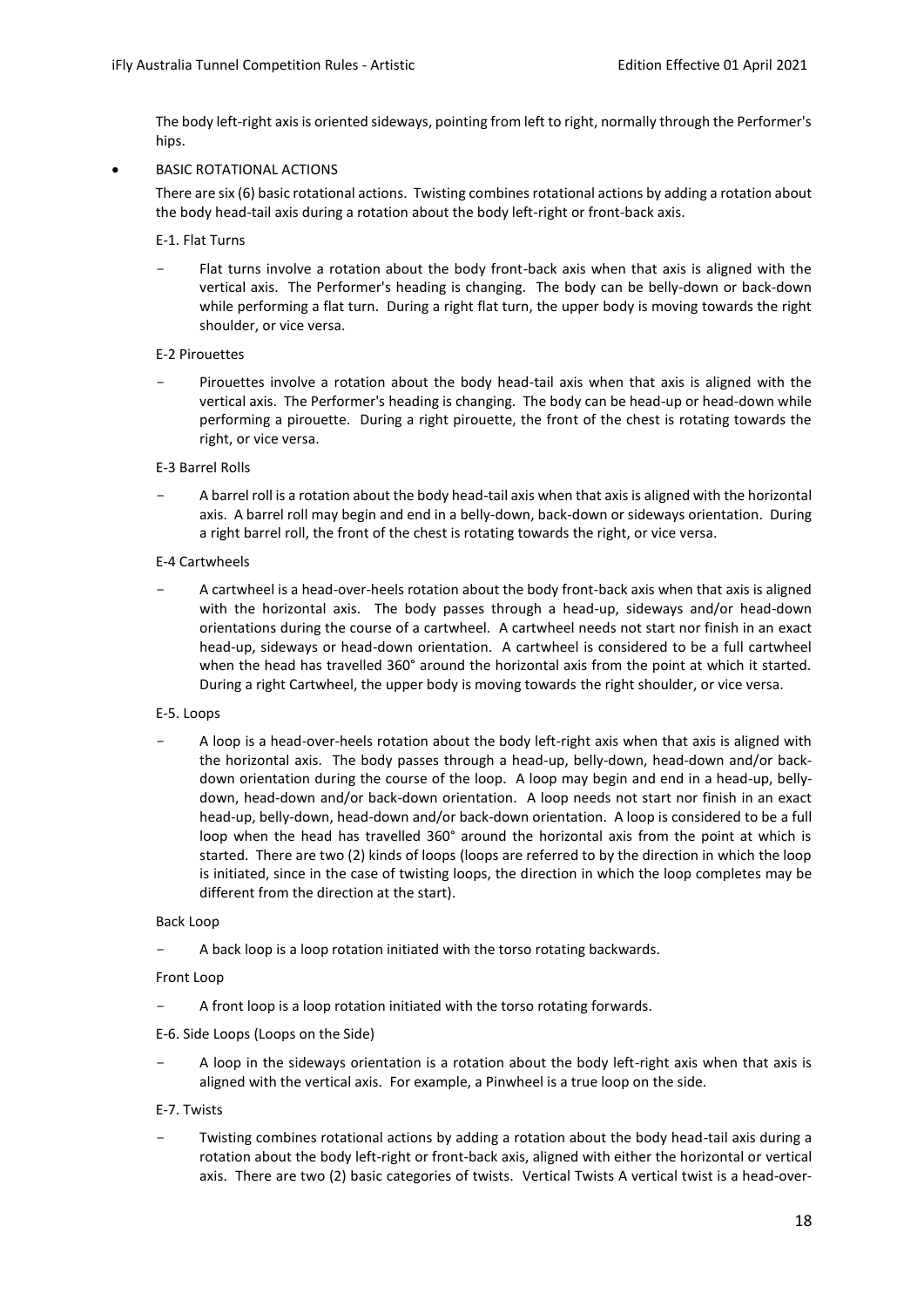heels rotation about the horizontal axis (loop or cartwheel) combined with a rotation about the body head-tail axis. A single or full twist is defined to be a 360° rotation about the body head-tail axis over the course of a 360° loop or cartwheel. The amount of twist contained within a loop or cartwheel is the amount of twisting rotation completed after a 360° looping or cartwheeling rotation has been performed, when measured from the point in the loop or cartwheel at which the twist was first initiated. Twists may be initiated at any position in the loop or cartwheel and in any direction.

#### Horizontal Twists

- A horizontal twist is a rotation about the vertical axis (flat turn or side loop) combined with a rotation about the body head-tail axis. A single or full twist is defined to be a 360° rotation about the body head-tail axis over the course of a 360° flat turn or side loop. For example, a Flip Through is a horizontal twist.
- CIRCULAR PATHWAYS

There are two (2) basic types of circular pathways a Performer may follow, which can be performed either in-facing or outfacing. Circular pathways may have embedded moves (e.g. Bottom Loop).

Inface

The front of the torso faces inward towards the concave side of the pathway, usually, but not always, towards the centre of the flight chamber.

#### Outface

The front of the torso faces outward away from the concave side of the pathway, usually, but not always, towards the wall of the flight chamber.

#### F-1. Carving

The Performer's body traces a circular path in approximately a horizontal plane. Carving is performed while head-down, head-up or in other orientations.

#### F-2. Vertical Orbits

The Performer's body traces a circular path in a vertical plane. Eagles and Reverse Eagles are two (2) common forms of Vertical Orbits that involve also rotating about the Body Left-Right Axis.

#### Eagle.

- The Performer travels in a Vertical Orbit while continuously leading with the head, passing through the back-down, head-up, belly-down and/or head-down orientation (in that order, if in-facing).
- An Eagle may begin from any orientation in this progression.
- A Half Eagle is when the Performer has travelled head first through 180° of vertical orbiting.
- A Full Eagle is when the Performer has travelled head first through 360° of vertical orbiting.

#### Reverse Eagle

- The Performer travels in a Vertical Orbit while continuously leading with the feet (or tail-bone), passing through the back-down, head-down, belly-down and/or head-up orientation (in that order, if in-facing).
- A Reverse Eagle may begin from any orientation in this progression. A Half Reverse Eagle is when the Performer has travelled feet (or tailbone) first through 180° of vertical orbiting.
- A Full Reverse Eagle is when the Performer has travelled feet (or tailbone) first through 360° of vertical orbiting.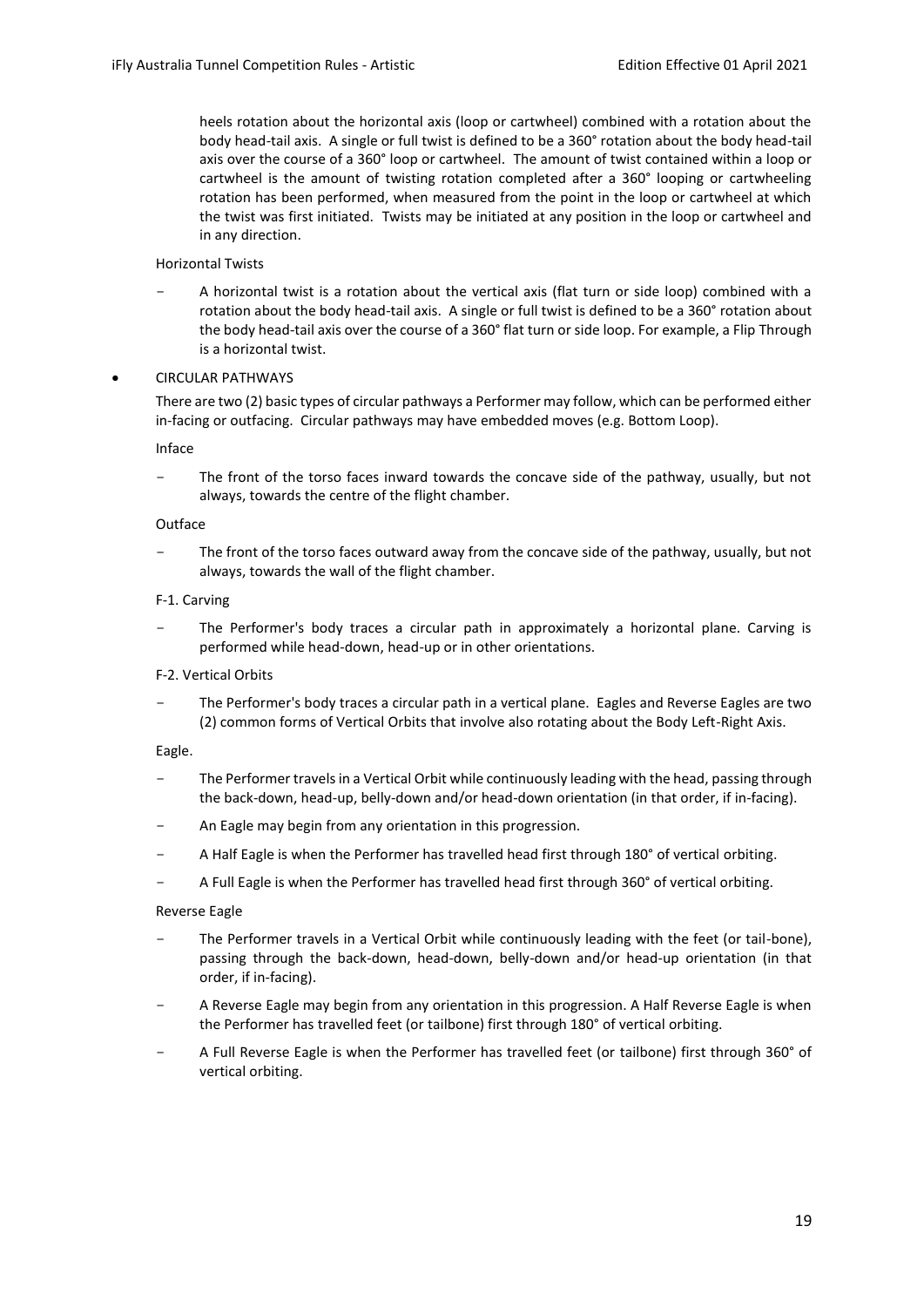#### **ADDENDUM C**

#### TECHNICAL SCORE

<span id="page-19-1"></span><span id="page-19-0"></span>The technical score is the combined result of several factors. Moves are classified from very easy to very difficult. The overall performance of the Flights (poses, moves and transitions) counts for difficulty. In general, technical factors are:

| <b>Easier</b>                                                                         | <b>More Difficult</b>                                                                                                      |  |  |
|---------------------------------------------------------------------------------------|----------------------------------------------------------------------------------------------------------------------------|--|--|
| Fixed orientation with large support base                                             | Fixed orientation with small support base                                                                                  |  |  |
| Horizontal axis rotation with small support base                                      | Horizontal axis rotation through large support base                                                                        |  |  |
| Stable, easy to balance move                                                          | Unstable, difficult to balance move                                                                                        |  |  |
| Moves executed individually                                                           | Moves executed in a connected sequence                                                                                     |  |  |
| High drag moves flown with slow tunnel speed                                          | High drag moves flown with fast tunnel speed, the<br>longer the duration of high drag move(s), the more<br>difficult       |  |  |
| Low drag moves flown with fast tunnel speed                                           | Low drag moves flown with slow tunnel speed the<br>longer the duration of the low drag move(s), the more<br>difficult      |  |  |
| <b>Random Movements</b>                                                               | Precisely Choreographed Movements (including perfect<br>synchronicity with music if performing to music)                   |  |  |
| Body position lost during move(s)                                                     | Ideal body position maintained throughout move(s)                                                                          |  |  |
| Drifting in flight chamber during static move(s)                                      | Remaining stationary in flight chamber on a constant<br>heading and level during static move(s)                            |  |  |
| Easy natural body positions                                                           | Awkward body position and/or grip(s), such as a hand<br>grip on one's own foot with that grip behind                       |  |  |
| Move does not require flexibility                                                     | Move requires flexibility                                                                                                  |  |  |
| Move does not require strength and power                                              | Move requires strength and power                                                                                           |  |  |
| Symmetrical body shape held on heading<br>Asymmetrical body shape not held on heading | Asymmetrical body shape held on heading                                                                                    |  |  |
| Basic Move(s)                                                                         | Move(s) that requires long learning progression                                                                            |  |  |
| Performing previously seen Move(s)                                                    | Performing brand new Move(s)                                                                                               |  |  |
| Rotations on one (1) axis                                                             | Rotations on more than one (1) axis (in which use of<br>three (3) axes is more difficult than use of two (2) axes)         |  |  |
| Performing moves, carving/rotating always in a<br>preferred direction                 | Performing moves, carving/rotating in both directions                                                                      |  |  |
| Short duration in rotation (no dizziness)                                             | Long duration in rotation (dizziness)                                                                                      |  |  |
| Performer flying in clean airflow                                                     | Performer flying across burble of doorway                                                                                  |  |  |
| Fast transitions through burble of doorway                                            | Performer remaining in burble of doorway for extended<br>time                                                              |  |  |
| Transitions between moves with the same axes                                          | Transitions between moves with different axes at a<br>precise heading/orientation                                          |  |  |
| No direction change                                                                   | Reversal of direction at a precise heading/orientation                                                                     |  |  |
| Carving/vertical orbits without embedded move(s)                                      | Carving/vertical orbits with embedded move(s)                                                                              |  |  |
| Complex moves using arms and legs to control flying                                   | Variety of complex moves without using arms or with<br>arms and/or legs in fixed pose or in creative, artistic<br>gestures |  |  |
| Consuming the entire space of the flight chamber,<br>including the diffuser           | Deliberate, controlled use of a portion of the available<br>space.                                                         |  |  |
| Landing on the cable floor to exit and end routine                                    | Landing exactly in the doorway with a complex move to<br>exit and end routine                                              |  |  |

Combinations of multiple factors further increase the technical score. Performers are not expected to demonstrate all the above factors within one routine. A difficulty factor may sometimes have the opposite effect of making a Move easier, e.g., retracting the arms keeping them fixed to the body may decrease the difficulty of certain moves. Judges are expected to apply additional knowledge and understanding of difficulty.